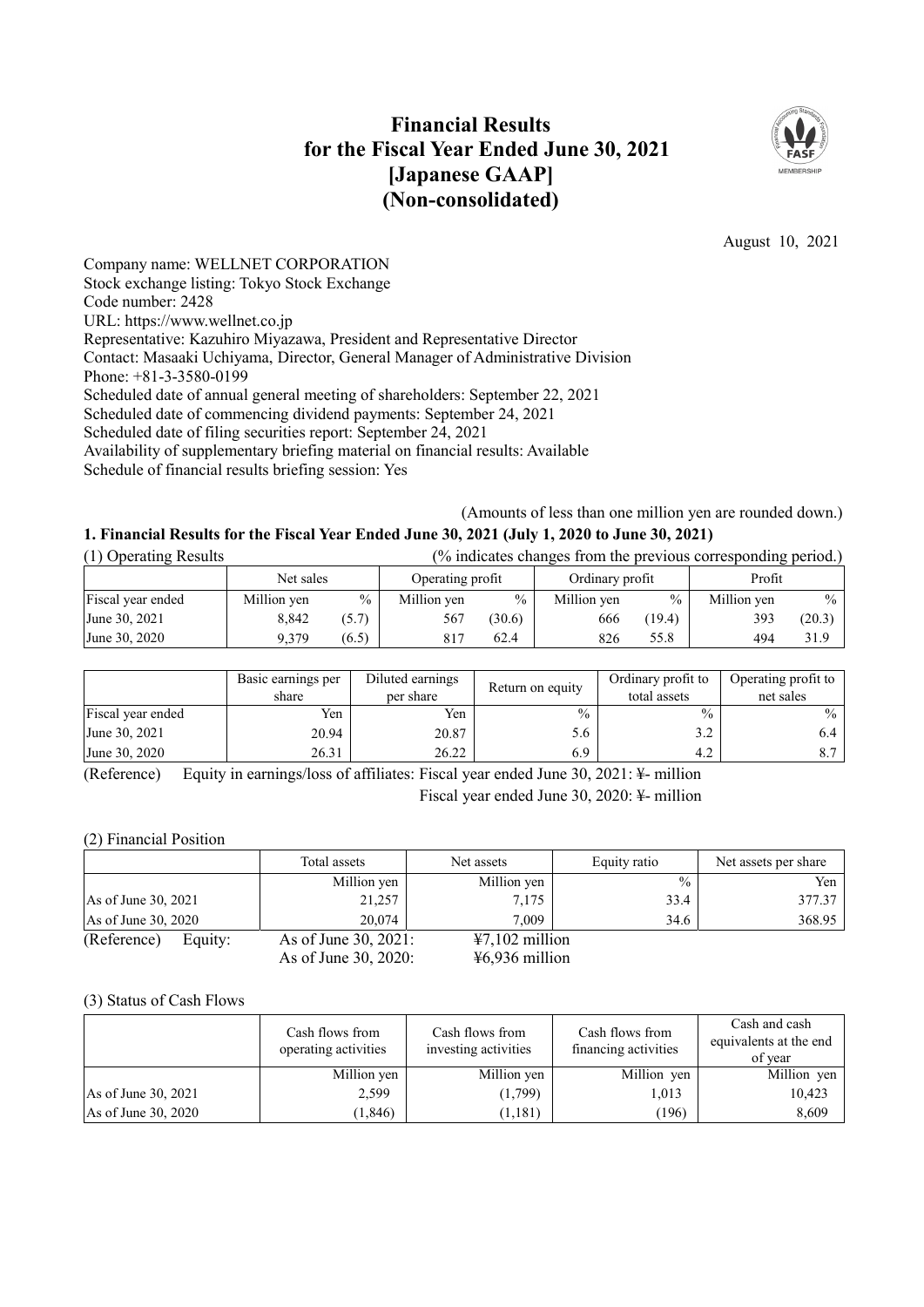## **2. Dividends**

|                                                |                          |                          | Annual dividends               | Total                    | Payout | Dividend       |               |                  |
|------------------------------------------------|--------------------------|--------------------------|--------------------------------|--------------------------|--------|----------------|---------------|------------------|
|                                                | 1st<br>quarter-end       | 2nd                      | 3rd<br>quarter-end quarter-end | Year-end                 | Total  | dividends      | ratio         | to<br>net assets |
|                                                | Yen                      | Yen                      | Yen                            | Yen                      | Yen    | Million<br>yen | $\frac{0}{0}$ | $\frac{0}{0}$    |
| Fiscal year ended<br>June 30, 2020             | -                        | 0.00                     | $\overline{\phantom{0}}$       | 13.15                    | 13.15  | 247            | 50.0          | 3.5              |
| Fiscal year ended<br>June 30, 2021             | $\overline{\phantom{0}}$ | 0.00                     | $\overline{\phantom{0}}$       | 15.47                    | 15.47  | 291            | 73.9          | 4.1              |
| Fiscal year ending<br>June 30, 2022 (Forecast) |                          | $\overline{\phantom{a}}$ | $\overline{\phantom{0}}$       | $\overline{\phantom{0}}$ | -      |                | ٠             |                  |

Dividends for the fiscal year ended June 30, 2021 are scheduled to be determined by resolution of the Board of Directors on Tuesday, August 17, 2021.

The dividend payout ratio will be set at 50% or more for the fiscal year ending June 30, 2022. As an examination of the financial results forecast is still in progress, the Company will disclose this information in near future. For this reason, "-" has been entered for the year-end and total dividends.

## **3. Financial Results Forecast for the Fiscal Year Ending June 30, 2022 (July 1, 2021 to June 30, 2022)**

As an examination of the financial results forecast for the fiscal year ending June 30, 2022 is still in progress, the Company will disclose this information in near future.

## **\* Notes:**

- (1) Changes in accounting policies, changes in accounting estimates and retrospective restatement
	- 1) Changes in accounting policies due to the revision of accounting standards: No
	- 2) Changes in accounting policies other than 1) above: No
	- 3) Changes in accounting estimates: No
	- 4) Retrospective restatement: No
- (2) Total number of issued shares (common shares)
	- 1) Total number of issued shares at the end of the period (including treasury shares):
		- As of June 30, 2021: 19,400,000 shares As of June 30, 2020: 19,400,000 shares
	- 2) Total number of treasury shares at the end of the period: As of June 30, 2021: 577,865 shares
		- As of June 30, 2020: 598,024 shares
	- 3) Average number of shares during the period: Fiscal year ended June 30, 2021: 18,814,679 shares Fiscal year ended June 30, 2020: 18,793,333 shares

\* These financial results are outside the scope of audit procedures by a certified public accountant or an audit corporation.

\* Explanation of the proper use of financial results forecast and other notes

As an examination of the financial results forecast for the fiscal year ending June 30, 2022 is still in progress, the Company will disclose this information in near future.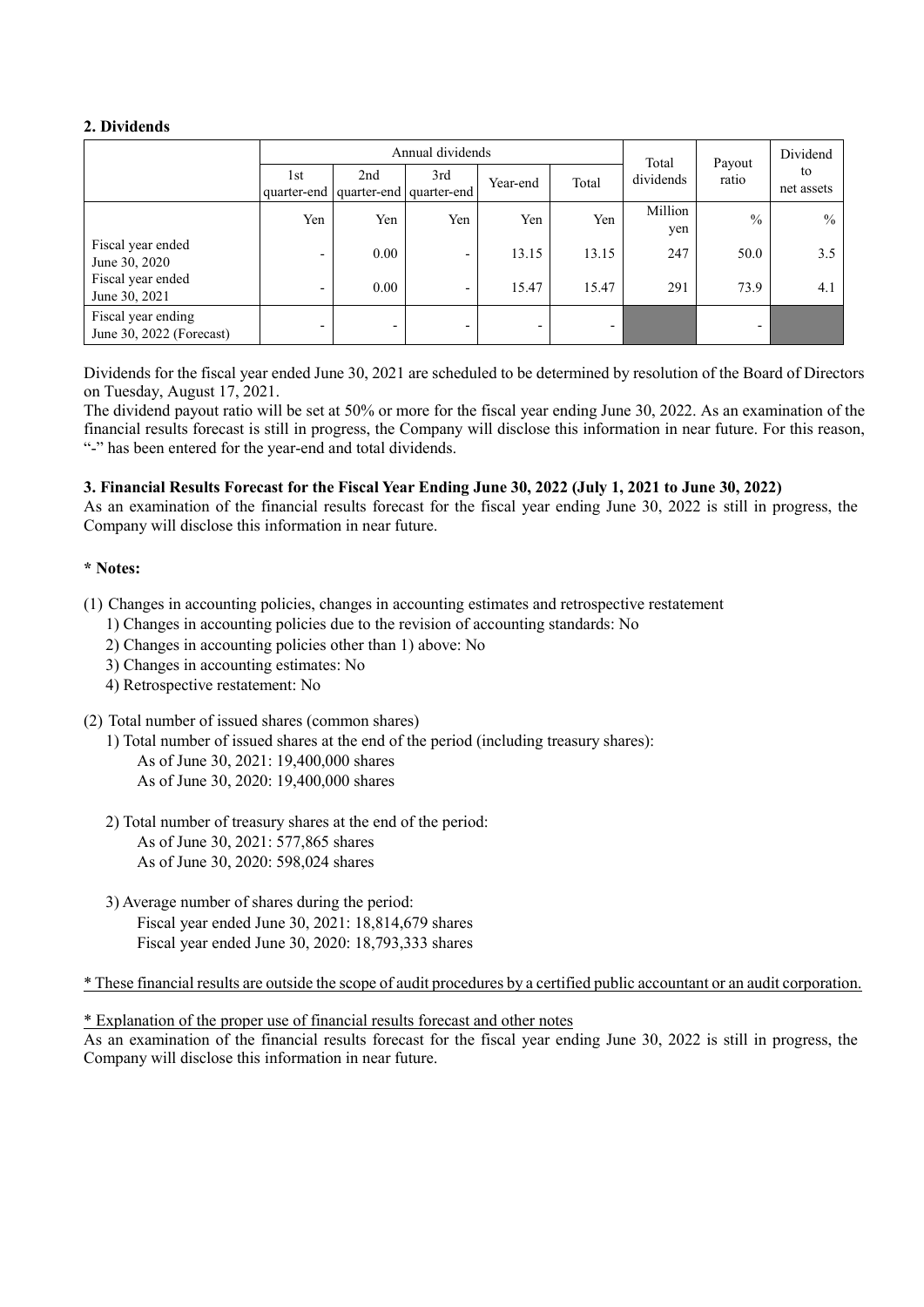## Table of Contents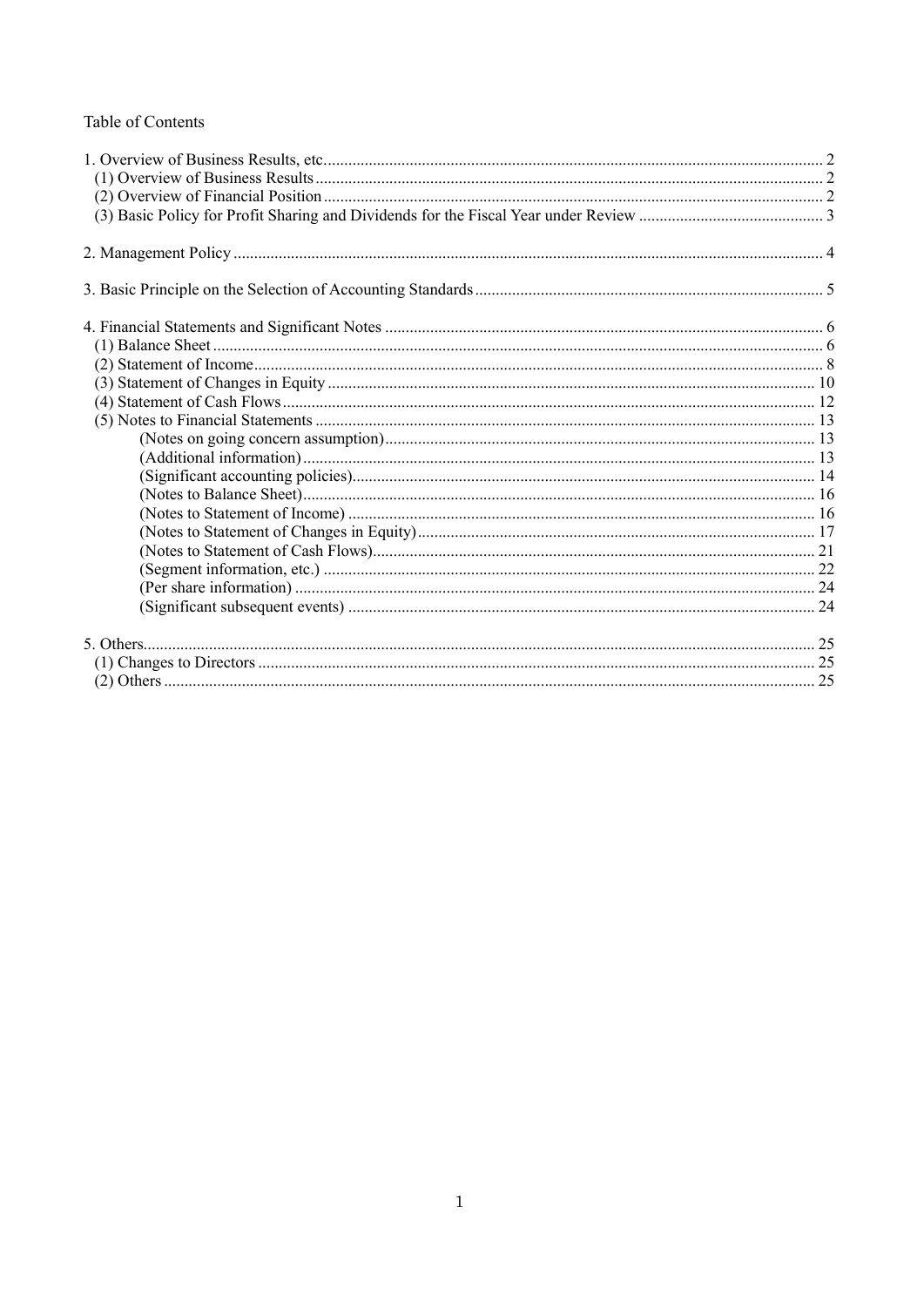## 1. Overview of Business Results, etc.

### (1) Overview of Business Results

During the fiscal year under review, the Japanese economy showed signs of gradual recovery from the economic downturn caused by the COVID-19 pandemic, which had been continuing since the previous fiscal year. However, the second, third, and fourth waves of infection emerged in succession in the second half of the year. With the issuance of semi-state of emergency coronavirus measures and the re-declaration of a state of emergency, the economy was impacted by the government's request to refrain from going out, temporary closures, and other measures. Although the number of people being vaccinated is rising, a state of emergency has been declared as of the date of submission of this report, and the outlook on when the pandemic will subside and the future of the economy remains uncertain.

In the non-face-to-face settlement market, the Company's business domain, the demand for travel in Japan has plummeted, and the impact on transportation-related businesses such as airlines, buses, and railroads has been devastating. Despite our efforts to reduce expenses and other costs and to develop new services, the Company's business performance remains in a difficult situation.

At the same time, DX (Digital Transformation) is being actively promoted in a wide variety of industries and business categories, and the awareness and consumption behaviors of individual consumers are also changing. In this context, the provision of services and purchase of products through non-face-to-face and noncontact means is increasing, and IT is playing an increasingly important role in society. In the midst of this paradigm shift, we have been supporting the promotion of services for consumers from the operator's side as a product provider, such as the priority measures "Response to the age of electronic money" and "Promotion of Bus IT Promotion Solution Project," with "paperless" and "cashless" as keywords. In this context, we have been working to provide a fintech platform that is closely connected to people's lives.

As a result of these business activities, for the fiscal year ended June 30, 2021, the Company reported net sales of ¥8,842 million (down 5.7% year on year), operating profit of ¥567 million (down 30.6% year on year), ordinary profit of ¥666 million (down 19.4% year on year), and profit of ¥393 million (down 20.3% year on year).

- (2) Overview of Financial Position
	- 1) Status of assets, liabilities, and net assets (Assets)

Current assets as of June 30, 2021 stood at ¥14,034 million. This mainly comprises cash and deposits of ¥10,503 million, deposits paid of ¥2,124 million and accounts receivable - trade of ¥480 million. Cash and deposits include ¥8,349 million of receiving agency deposits in money collection business, which is the money kept temporarily and separately by the Company up to the predetermined date of transfer to operators in the following month. Meanwhile, non-current assets amounted to ¥7,223 million. This mainly comprises buildings of ¥2,355 million, land of ¥1,739 million, guarantee deposits of ¥1,449 million, and software of ¥731 million. As a result, total assets amounted to ¥21,257 million.

(Reference) Cash and deposits, net (net balance of cash and deposits after offsetting receiving agency deposits related to money collection business)

|                                      | As of June 30, 2020 | As of June 30, 2021 |
|--------------------------------------|---------------------|---------------------|
| $(A)$ Cash and deposits              | 8,689,868           | 10,503,958          |
| (B) Receiving agency deposits        | 6,339,896           | 8,349,597           |
| $(A)$ - $(B)$ Cash and deposits, net | 2,349,972           | 2,154,360           |

(Thousand yen)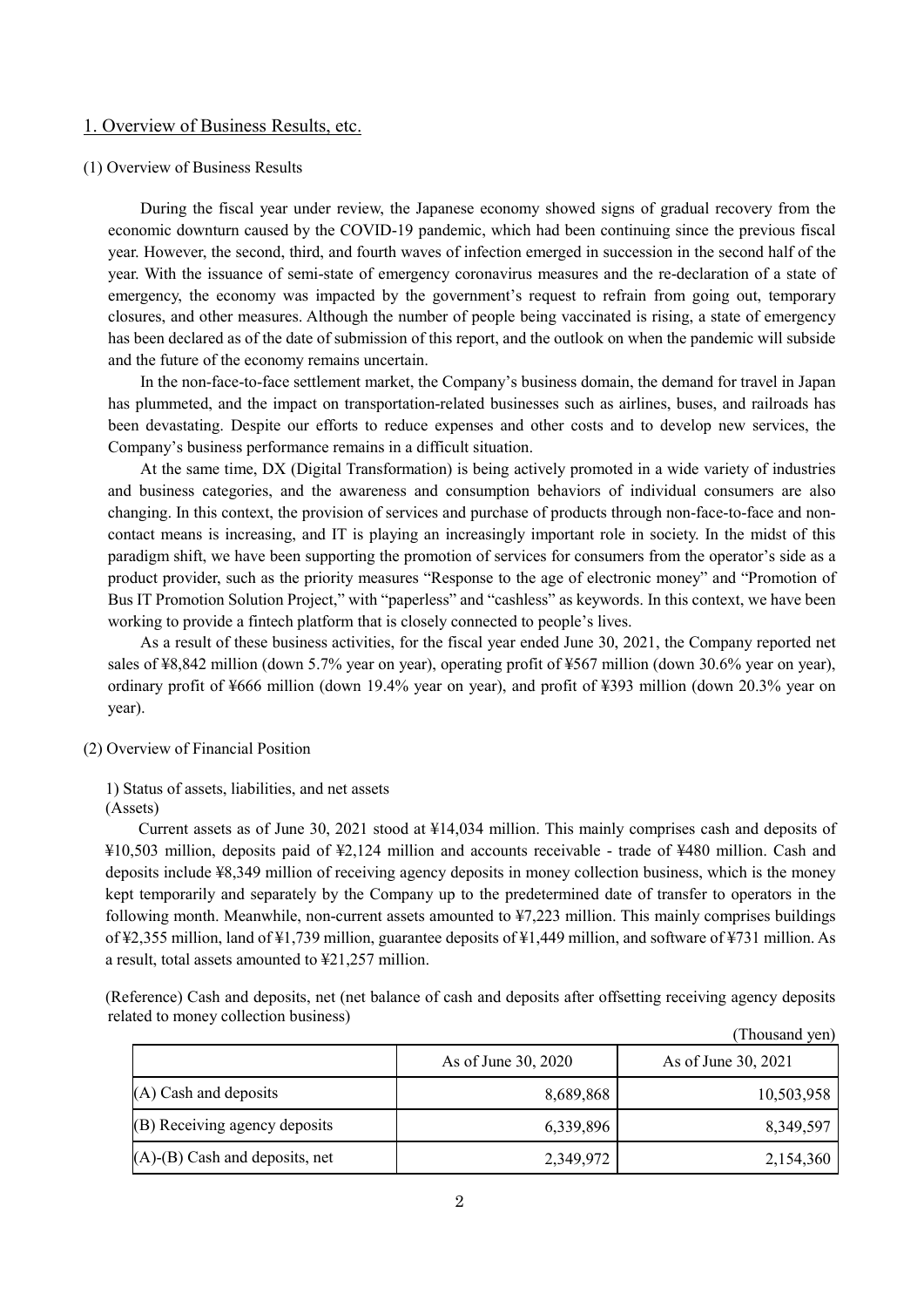#### (Liabilities)

Current liabilities as of June 30, 2021 stood at ¥11,960 million. This mainly comprises receiving agency deposits of ¥8,349 million and deposits received of ¥2,457 million. Meanwhile, non-current liabilities amounted to ¥2,121 million. This mainly comprises long-term borrowings of ¥1,900 million. As a result, total liabilities amounted to ¥14,081 million.

#### (Net assets)

Net assets as of June 30, 2021 stood at ¥7,175 million. This mainly comprises shareholders' equity of ¥7,097 million.

### 2) Status of cash flows

Cash and cash equivalents (the "funds") as of June 30, 2021 stood at ¥10,423 million. The status of cash flows as of June 30, 2021 and their contributing factors are as follows.

### (Cash flows from operating activities)

Funds provided in operating activities for the fiscal year ended June 30, 2021 amounted to ¥2,599 million. The main factors for the increase are profit before income taxes of ¥666 million, recording of depreciation of ¥366 million and an increase in receiving agency deposits of ¥2,009 million, while the main factor for the decrease is payments of income taxes of ¥312 million.

#### (Cash flows from investing activities)

Funds used in investing activities for the fiscal year ended June 30, 2021 amounted to ¥1,799 million. The main factor for the decrease is the purchase of property, plant and equipment of ¥1,508 million.

#### (Cash flows from financing activities)

Funds provided in financing activities for the fiscal year ended June 30, 2021 amounted to \\$1,013 million. The main factor for the increase is proceeds from long-term borrowings of ¥2,000 million, while the main factor for the decrease is repayments of short-term borrowings of ¥740 million.

#### (3) Basic Policy for Profit Sharing and Dividends for the Fiscal Year under Review

We plan for the dividend payout ratio for the fiscal year ended June 30, 2021 to be 50% or more. In addition, we have decided to pay a commemorative dividend of ¥5 per share, as stated in the timely disclosure "Notice of Commemorative Dividend upon Completion of New Sapporo Office Building and Relocation of Head Office" on June 28, 2021. Accordingly, the Company currently plans to issue ¥15.47 per share.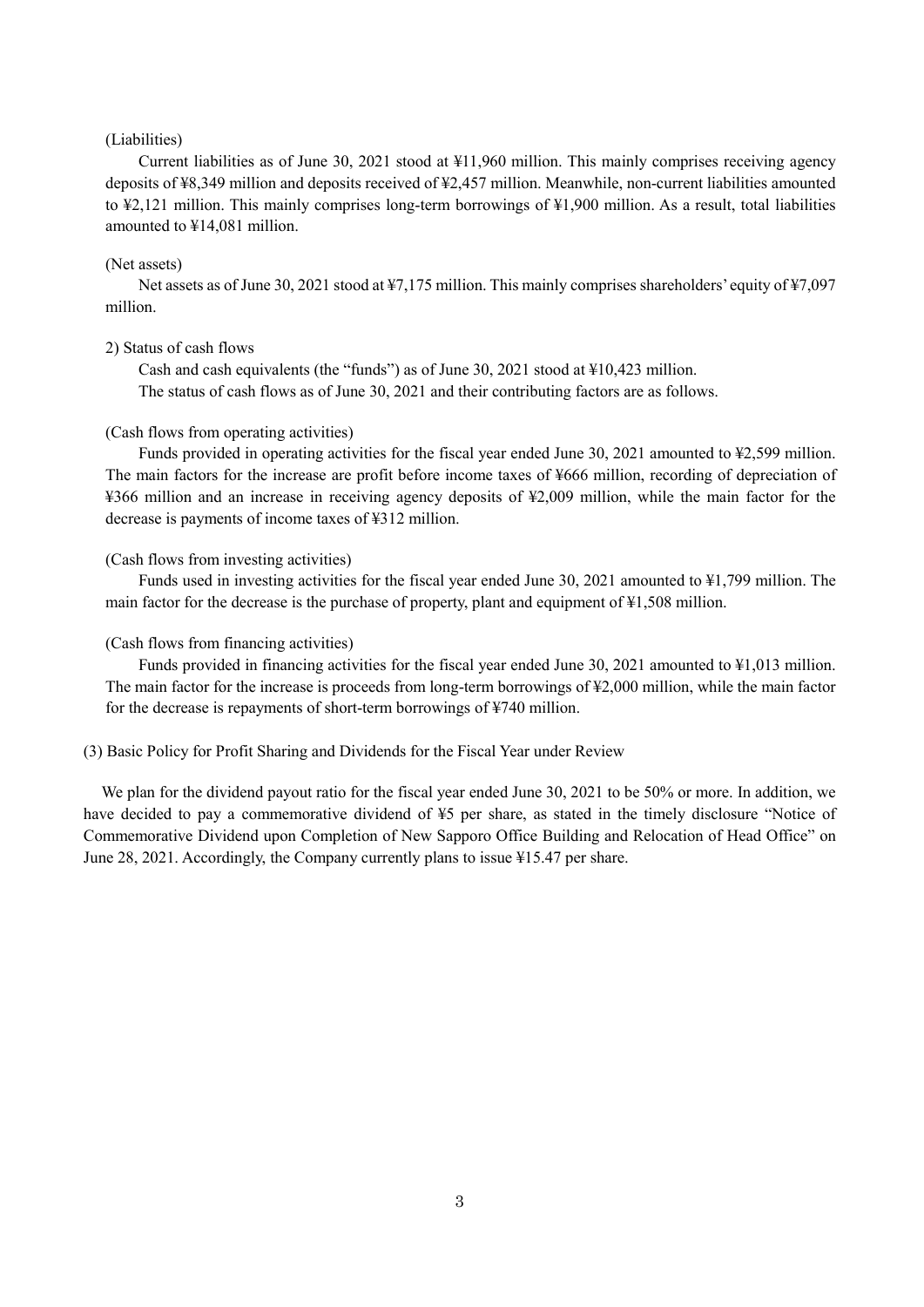### 2. Management Policy

Basic policy and strategy for the fiscal year ending June 30, 2022

The non-face-to-face settlement market, the Company's business domain, is expected to become increasingly electronic in the future. In payments, we have developed and released *Shiharai-Hisho*, which connects payment objects and payments via smartphone. At the same time, we are promoting the expansion of content platforms for payments and more, through in-house development and in collaboration with cloud services of other companies.

### A. Current status of "Smartphone payment service," *Shiharai-Hisho*

The *Shiharai-Hisho* service connecting bank accounts and payment objects via smartphone has already been introduced in the electric power companies of Kansai, Kyushu, Hokkaido, Tohoku, Shikoku, Hokuriku, Chubu, and Chugoku. Chubu Electric Power Co., Inc. was the first company in the electric power industry to commence SMS (short message service) based electronic invoicing of electricity bills in April 2020, and we believe that electronic invoicing will continue to accelerate.

In addition, the number of local taxation and public utility charges payments that can be made using the *Shiharai-Hisho* service is increasing, especially in areas where there are many affiliated banks. With the smartphone app *Bus Mori!* that we have promoted, the number of routes on which customers can pay for tickets and passes using the *Shiharai-Hisho* service is also increasing. In February 2021, we released *ekaiin.com,* a membership management system that enables electronic billing and payment of various expenses using the *Shiharai-Hisho* service and credit cards in the area of membership management, which has not been digitized in the past. We are also working on the development of new and enhanced functions for *Shiharai-Hisho*, which will enable safe and secure non-stop payment, a step up from the current onestop payment system.

In June this year, we announced a business alliance with Sony Payment Services Inc., a Sony Group company, in the settlement agency business, and we have started to expand sales of *Shiharai-Hisho* utilizing the know-how of both companies.

On the other hand, we have completed alliances with 36 banks, including Sumitomo Mitsui Banking Corporation and Japan Post Bank Co., Ltd. However, after a series of large-scale incidents of unauthorized use of fund transfer agent accounts connected with several banks, the Company has frozen the use of some of these banks and is working to resume operations with them after implementing security measures related to identity verification. As of the end of July 2021, the number of available banks has recovered to 12, and we will continue our efforts to increase this number.

#### B. Driving forward our Bus IT Promotion Project

Launched in August 2016, *Bus Mori!* has been expanded to handle more than 330 routes, including smartphone tickets, smartphone coupon tickets, smartphone commuter passes, and smartphone free passes. Despite the decline in demand due to the COVID-19 pandemic, we have been able to capture a certain level of demand for smartphone commuter tickets and coupon tickets, which are often used for daily routes. In this environment, the Company is promoting the development and provision of *ALTAIR*, a MaaS cloud service for the public transportation industry. *ALTAIR* is an all-in-one ticket sales system that aims to automate a series of operations, from bus seat inventory management, reservation and purchase acceptance, ticket issuance and lifecycle management, to sales information aggregation and inter-operator settlement processing. *DohNa!!*, a MaaS service that allows enables inter-boarding of Hakodate's trams, buses and railroads launched in January 2020. Since then, the use of the service has been expanded to include excursion tickets, and the service will be introduced in the Sendai City MaaS project in October 2021. *Bus Mori!* and *ALTAIR*, non-contact services that enable passengers to avoid person-to-person contact at sales windows, are showing promise as countermeasures against the spread of COVID-19 infection. We will continue to develop these services going forward as a "total cloud service" to promote DX in the transportation industry.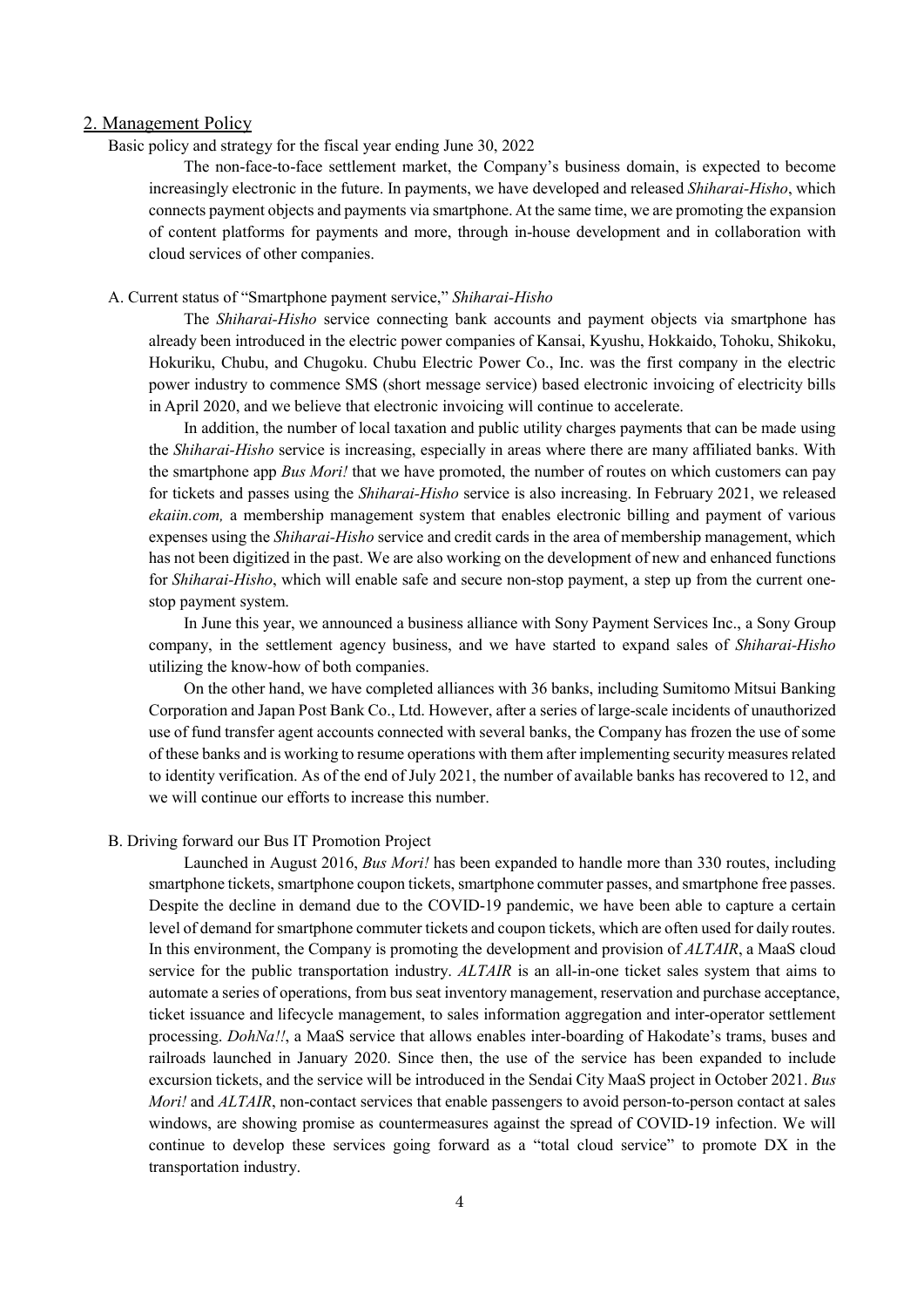## C. Current status of WELLNET's "key product," Multi Payment Services

Multi Payment Services are expected to have the potential to grow in the area of non-face-to-face payments. Various operators have been adopting the Company's payment services for over 30 years, and the company will continue to meet the needs of businesses as we shift to settlement with smartphones at the core.

#### D. Activities contributing to local communities and SDGs

As part of our social contribution, we are providing support to many students through our WELLNET Scholarship, established to help financially struggling students at colleges of technology in Hokkaido. Many letters of gratitude were received from these students, which motivated our employees. Although many students across Japan were affected by COVID-19 in the fiscal year 2020, there were no students who dropped out due to financial difficulties at the four colleges of technology in Hokkaido as a result of our support. We will continue these activities moving forward.

In addition, Sapporo City aims to become a sustainable city with a good living environment based on the revised Building Energy Conservation Law, and has established the Comprehensive Assessment System for Building Environmental Efficiency in Sapporo (CASBEE Sapporo) with the aim of spreading and promoting environmentally efficient buildings. Our new Sapporo head office, which was completed in June 2021, has already received the A rank under CASBEE Sapporo.

Furthermore, with the completion of the new Sapporo head office, we are aiming to obtain the platinum rank of WELL certification through office design and operation that consider the health and working environment of our employees. The WELL Certification is an initiative that began in 2014 in the U.S. to evaluate and certify spaces including buildings and offices from the standpoint of human health. It is a cutting edge initiative in Japan, with only a few certifications awarded. This initiative represents an investment in the Company's most important asset, our employees, and we also believe that it will lead to increased corporate value in the form of increased productivity, and workstyle reforms.

#### E. Performance forecast and shareholder returns

As an examination of the performance forecast is still in progress, the Company will disclose this information in near future. Meanwhile, out of consideration for our shareholders, we plan for the dividend payout ratio to continue to be 50% or more.

## 3. Basic Principle on the Selection of Accounting Standards

The Company's policy, for the time being, is to prepare the financial statements in accordance with J-GAAP, in consideration of the comparability of financial statements over time as well as between companies.

With respect to the adoption of IFRS, the Company will make decision as appropriate, in view of the circumstances both in Japan and abroad.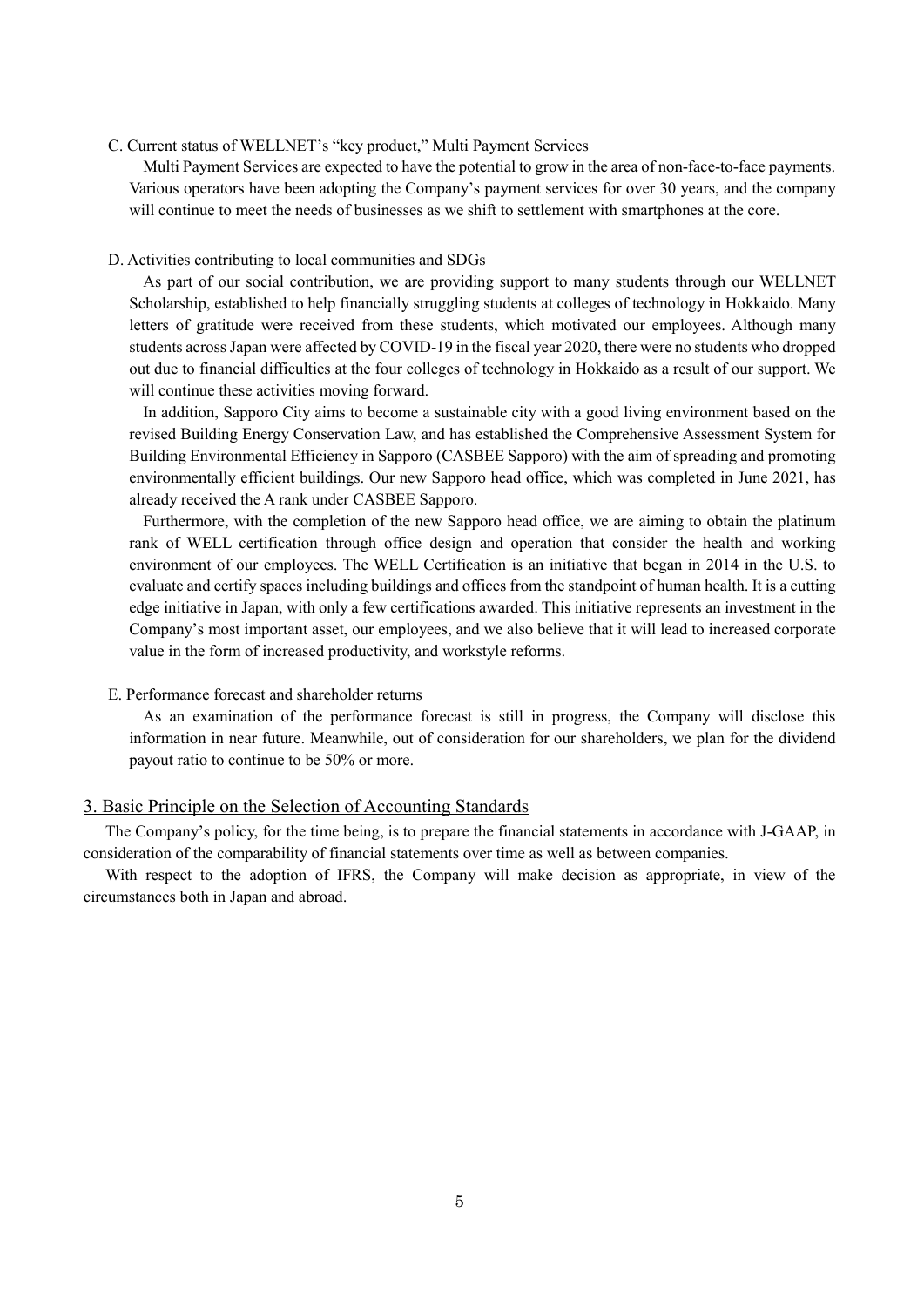## 4. Financial Statements and Significant Notes

(1) Balance Sheet

|                                     |                     | (Thousands of yen)  |
|-------------------------------------|---------------------|---------------------|
|                                     | As of June 30, 2020 | As of June 30, 2021 |
| Assets                              |                     |                     |
| Current assets                      |                     |                     |
| Cash and deposits                   | 8,689,868           | 10,503,958          |
| Accounts receivable - trade         | 474,856             | 480,070             |
| Merchandise                         | 2,577               | 2,156               |
| Work in process                     | 2,884               | 9,456               |
| Supplies                            | 6,572               | 280                 |
| Prepaid expenses                    | 90,657              | 68,131              |
| Deposits paid                       | 4,394,838           | 2,124,080           |
| Other                               | 842,220             | 846,083             |
| Total current assets                | 14,504,476          | 14,034,219          |
| Non-current assets                  |                     |                     |
| Property, plant and equipment       |                     |                     |
| <b>Buildings</b>                    | 280,578             | 2,514,130           |
| Accumulated depreciation            | (152, 207)          | (158, 293)          |
| Buildings, net                      | 128,371             | 2,355,836           |
| <b>Structures</b>                   | 12,799              | 60,315              |
| Accumulated depreciation            | (9,785)             | (10, 463)           |
| Structures, net                     | 3,014               | 49,851              |
| Vehicles                            |                     | 870                 |
| Accumulated depreciation            |                     | (36)                |
| Vehicles, net                       |                     | 833                 |
| Tools, furniture and fixtures       | 675,019             | 633,795             |
| Accumulated depreciation            | (563, 348)          | (447,510)           |
| Tools, furniture and fixtures, net  | 111,671             | 186,285             |
| Land                                | 1,739,209           | 1,739,209           |
| Construction in progress            | 869,007             | 15,770              |
| Total property, plant and equipment | 2,851,274           | 4,347,788           |
| Intangible assets                   |                     |                     |
| Trademark right                     | 1,421               | 1,145               |
| Software                            | 874,769             | 731,897             |
| Other                               |                     | 283                 |
|                                     |                     | 733,326             |
| Total intangible assets             | 876,190             |                     |
| Investments and other assets        |                     |                     |
| Investment securities               | 203,759             | 274,891             |
| Long-term prepaid expenses          | 48,006              | 212,690             |
| Investments in capital              | 75,990              | 82,148              |
| Guarantee deposits                  | 1,285,509           | 1,449,947           |
| Prepaid pension costs               | 20,218              | 11,625              |
| Deferred tax assets                 | 207,165             | 109,354             |
| Other                               | 2,220               | 1,476               |
| Total investments and other assets  | 1,842,871           | 2,142,134           |
| Total non-current assets            | 5,570,337           | 7,223,249           |
| Total assets                        | 20,074,813          | 21,257,468          |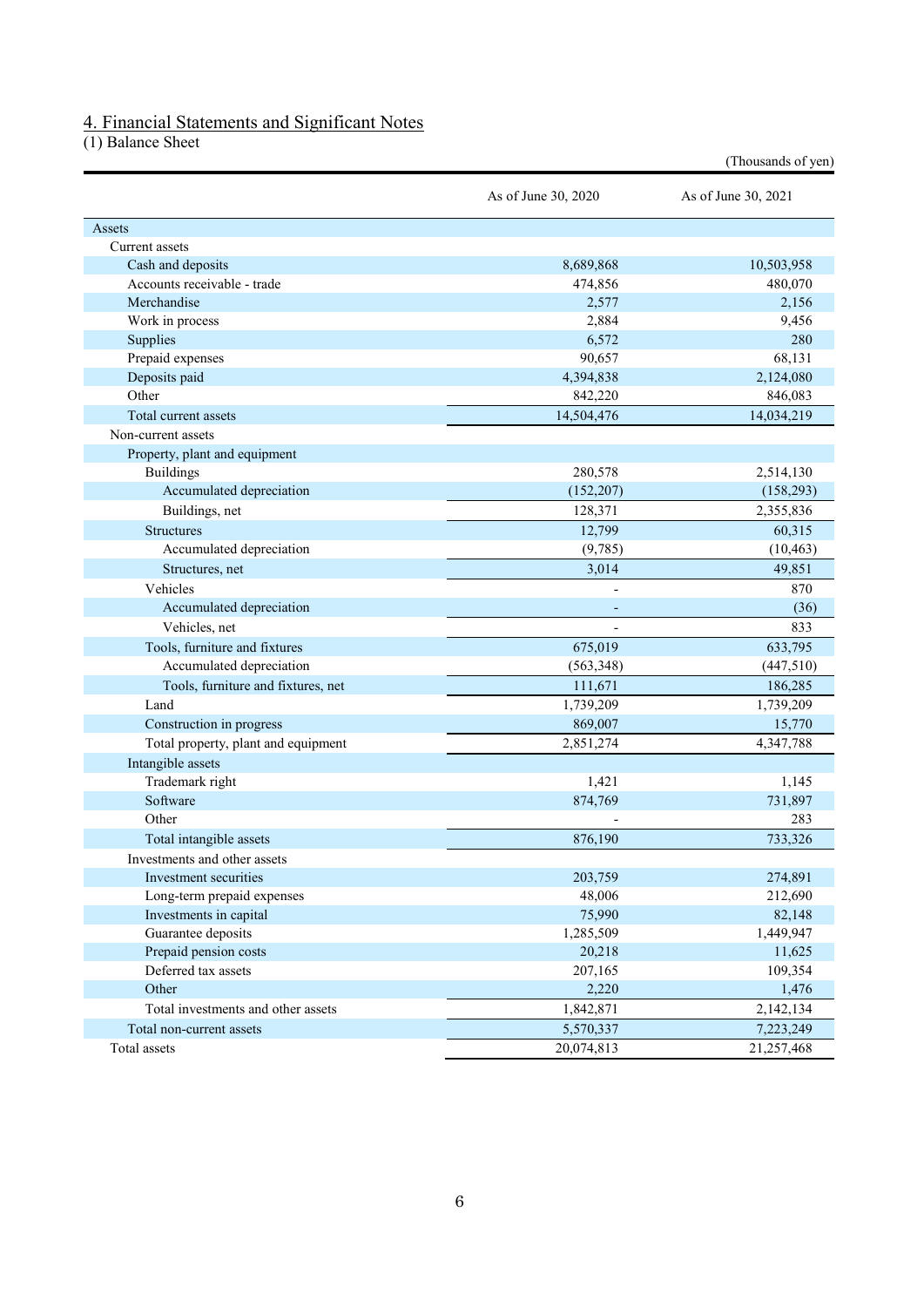|                                                       |                     | (Thousands of yen)  |
|-------------------------------------------------------|---------------------|---------------------|
|                                                       | As of June 30, 2020 | As of June 30, 2021 |
| Liabilities                                           |                     |                     |
| <b>Current liabilities</b>                            |                     |                     |
| Accounts payable - trade                              | 454,549             | 423,282             |
| Short-term borrowings                                 | 740,000             |                     |
| Current portion of long-term borrowings               |                     | 100,000             |
| Accounts payable - other                              | 155,437             | 523,843             |
| Accrued expenses                                      | 18,232              | 17,483              |
| Income taxes payable                                  | 210,987             | 70,502              |
| Advances received                                     | 313                 | 283                 |
| Deposits received                                     | 4,903,373           | 2,457,239           |
| Receiving agency deposits                             | 6,339,896           | 8,349,597           |
| Provision for point card certificates                 | 5                   | 38                  |
| Other                                                 | 44,500              | 18,026              |
| Total current liabilities                             | 12,867,295          | 11,960,298          |
| Non-current liabilities                               |                     |                     |
| Long-term borrowings                                  |                     | 1,900,000           |
| Provision for share-based remuneration                | 54,073              | 66,758              |
| Asset retirement obligations                          |                     | 10,851              |
| Long-term accounts payable - other                    | 119,007             | 119,007             |
| Other                                                 | 24,601              | 24,773              |
| Total non-current liabilities                         | 197,682             | 2,121,390           |
| <b>Total liabilities</b>                              | 13,064,977          | 14,081,688          |
| Net assets                                            |                     |                     |
| Shareholders' equity                                  |                     |                     |
| Share capital                                         | 667,782             | 667,782             |
| Capital surplus                                       |                     |                     |
| Legal capital surplus                                 | 3,509,216           | 3,509,216           |
| Total capital surplus                                 | 3,509,216           | 3,509,216           |
| Retained earnings                                     |                     |                     |
| Legal retained earnings                               | 22,010              | 22,010              |
| Other retained earnings                               |                     |                     |
| General reserve                                       | 3,160,000           | 3,160,000           |
| Retained earnings brought forward                     | 369,212             | 503,512             |
| Total retained earnings                               | 3,551,222           | 3,685,522           |
| Treasury shares                                       | (788, 210)          | (764, 630)          |
| Total shareholders' equity                            | 6,940,011           | 7,097,891           |
| Valuation and translation adjustments                 |                     |                     |
| Valuation difference on available-for-sale securities | (3,067)             | 4,995               |
| Total valuation and translation adjustments           | (3,067)             | 4,995               |
| Share acquisition rights                              | 72,892              | 72,892              |
| Total net assets                                      | 7,009,836           | 7,175,779           |
| Total liabilities and net assets                      | 20,074,813          | 21,257,468          |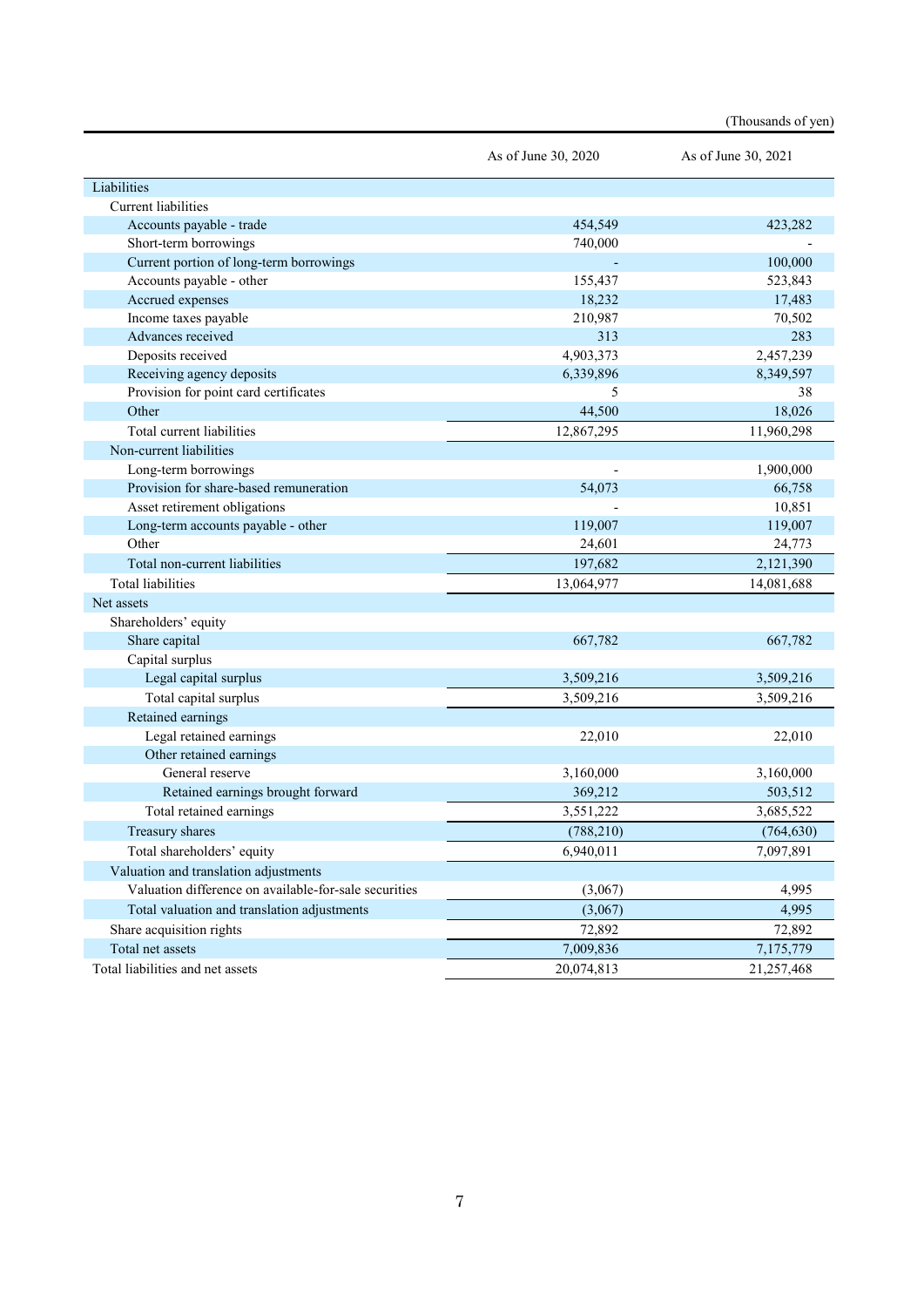## (2) Statement of Income

|                                                |                                                                               | (Thousands of yen)                                                            |
|------------------------------------------------|-------------------------------------------------------------------------------|-------------------------------------------------------------------------------|
|                                                | Fiscal year ended<br>June 30, 2020<br>(from July 1, 2019 to June 30,<br>2020) | Fiscal year ended<br>June 30, 2021<br>(from July 1, 2020 to June 30,<br>2021) |
| Net sales                                      | 9,379,528                                                                     | 8,842,004                                                                     |
| Cost of sales                                  | 7,758,259                                                                     | 7,511,062                                                                     |
| Gross profit                                   | 1,621,268                                                                     | 1,330,942                                                                     |
| Selling, general and administrative expenses   | 803,864                                                                       | 763,422                                                                       |
| Operating profit                               | 817,404                                                                       | 567,519                                                                       |
| Non-operating income                           |                                                                               |                                                                               |
| Interest income                                | 471                                                                           | 48                                                                            |
| Interest on securities                         | 537                                                                           | 7,543                                                                         |
| Dividend income                                | 44                                                                            |                                                                               |
| Gain on investments in investment partnerships | 1,034                                                                         | 28,697                                                                        |
| Insurance claim income                         | 305                                                                           |                                                                               |
| Gain on forfeiture of unclaimed dividends      | 1,237                                                                         | 1,645                                                                         |
| Surrender value of insurance policies          |                                                                               | 57,420                                                                        |
| Rental income                                  | 3,921                                                                         | 3,471                                                                         |
| Other                                          | 1,867                                                                         | 7,303                                                                         |
| Total non-operating income                     | 9.418                                                                         | 106,129                                                                       |
| Non-operating expenses                         |                                                                               |                                                                               |
| Interest expenses                              | 178                                                                           | 2,241                                                                         |
| Foreign exchange losses                        |                                                                               | 4,953                                                                         |
| Total non-operating expenses                   | 178                                                                           | 7,195                                                                         |
| Ordinary profit                                | 826,644                                                                       | 666,454                                                                       |
| Extraordinary income                           |                                                                               |                                                                               |
| Gain on reversal of share acquisition rights   | 4,821                                                                         |                                                                               |
| Total extraordinary income                     | 4,821                                                                         |                                                                               |
| <b>Extraordinary losses</b>                    |                                                                               |                                                                               |
| Impairment loss                                | 112,659                                                                       |                                                                               |
| Total extraordinary losses                     | 112,659                                                                       |                                                                               |
| Profit before income taxes                     | 718,805                                                                       | 666,454                                                                       |
| Income taxes - current                         | 279,363                                                                       | 178,248                                                                       |
| Income taxes - deferred                        | (54,966)                                                                      | 94,288                                                                        |
| Total income taxes                             | 224,397                                                                       | 272,536                                                                       |
| Profit                                         | 494,408                                                                       | 393,918                                                                       |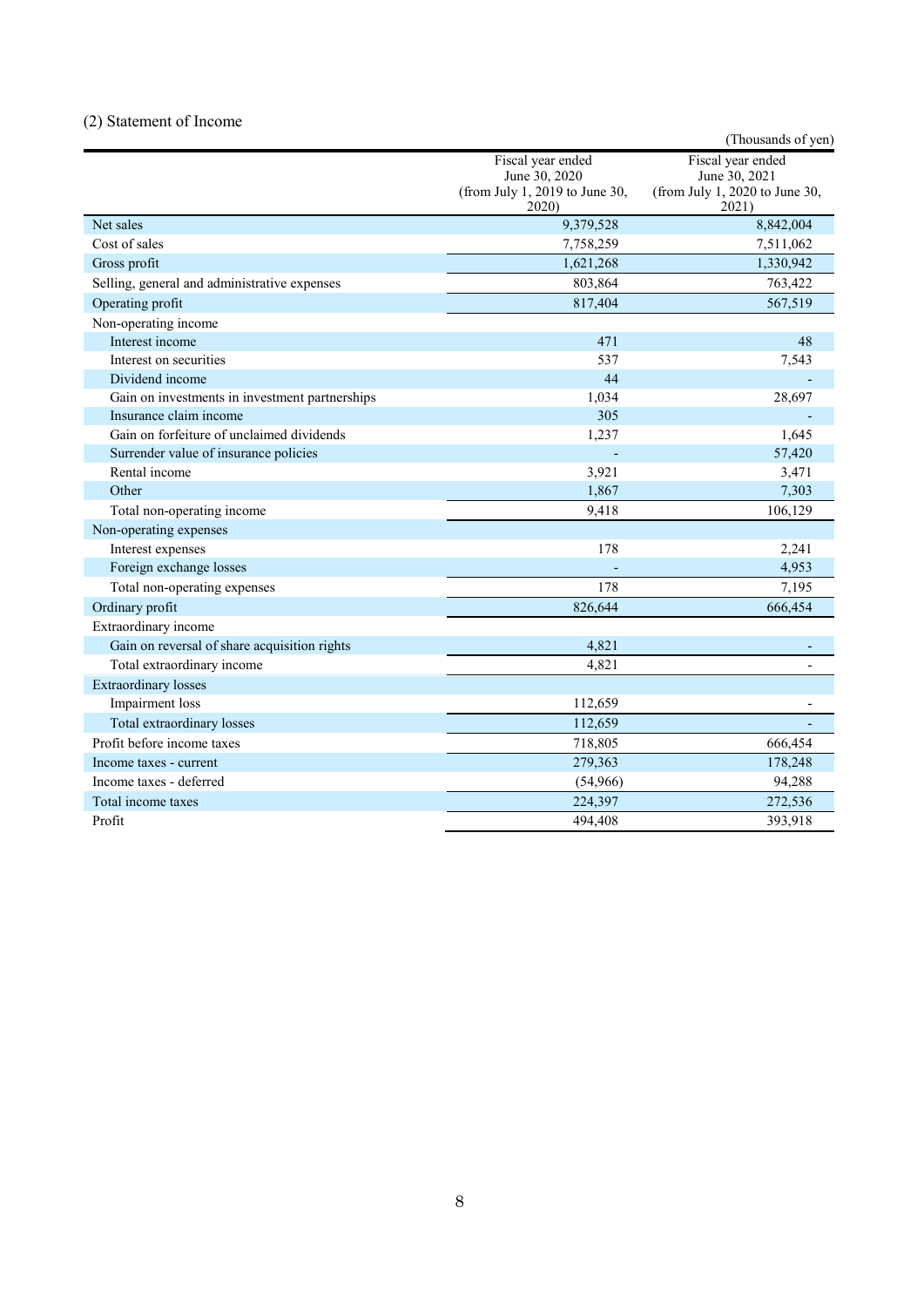## (Schedule of cost of sales)

Schedule of cost of sales

|                                        |                    | Fiscal year ended June 30, 2020<br>(from July 1, 2019 to June 30, 2020) |                       |                              |        | Fiscal year ended June 30, 2021<br>(from July 1, 2020 to June 30, 2021) |                              |
|----------------------------------------|--------------------|-------------------------------------------------------------------------|-----------------------|------------------------------|--------|-------------------------------------------------------------------------|------------------------------|
| Class                                  | <b>Note</b><br>no. |                                                                         | Amount (Thousand yen) | $Com-$<br>position<br>$(\%)$ |        | Amount (Thousand yen)                                                   | $Com-$<br>position<br>$(\%)$ |
| Cost of merchandise sold<br>Ι.         |                    |                                                                         |                       |                              |        |                                                                         |                              |
| 1. Beginning merchandise               |                    | 2,133                                                                   |                       |                              | 2,577  |                                                                         |                              |
| Cost of purchased<br>2.<br>merchandise |                    | 24,431                                                                  |                       |                              | 23,053 |                                                                         |                              |
| Total                                  |                    | 26,564                                                                  |                       |                              | 25,630 |                                                                         |                              |
| 3. Ending merchandise                  |                    | 2,577                                                                   | 23,987                | 0.3                          | 2,156  | 23,473                                                                  | 0.3                          |
| П.<br>Labor cost                       |                    |                                                                         | 410,962               | 5.2                          |        | 513,382                                                                 | 6.7                          |
| Expenses<br>Ш.                         | $*$                |                                                                         | 7,286,084             | 91.6                         |        | 6,918,726                                                               | 90.5                         |
| Subcontract expenses<br>IV.            |                    |                                                                         | 237,441               | 3.0                          |        | 186,287                                                                 | 2.4                          |
| Total                                  |                    |                                                                         | 7,958,476             | 100.0                        |        | 7,641,871                                                               | 100.0                        |
| Transfer to other account              | $*3$               |                                                                         | 205,907               |                              |        | 124,237                                                                 |                              |
| Beginning work-in-process              |                    |                                                                         | 8,574                 |                              |        | 2,884                                                                   |                              |
| Ending work-in-process                 |                    |                                                                         | 2,884                 |                              |        | 9,456                                                                   |                              |
| Cost of sales                          | $*1$               |                                                                         | 7,758,259             |                              |        | 7,511,062                                                               |                              |
|                                        |                    |                                                                         |                       |                              |        |                                                                         |                              |

(Notes) \*1. Cost of sales is calculated based on the job-order cost system.

## \*2. Details of the expenses are as follows.

(Thousand yen)

| Item                  | Fiscal year ended June 30, 2020 | Fiscal year ended June 30, 2021 |
|-----------------------|---------------------------------|---------------------------------|
| Receiving agency fees | 6,376,213                       | 5,993,232                       |
| Invoice postage fees  | 217,202                         | 221,598                         |
| Depreciation          | 373,112                         | 339,345                         |
| Other                 | 319,557                         | 364,550                         |
| Total                 | 7,286,084                       | 6,918,726                       |

\*3. Details of the transfer to other account are as follows.

(Thousand yen)

| Item                                 | Fiscal year ended June 30, 2020 | Fiscal year ended June 30, 2021 |
|--------------------------------------|---------------------------------|---------------------------------|
| Software                             | 205,684                         | 111,483                         |
| Research and development<br>expenses | 223                             | 12.754                          |
| Total                                | 205,907                         | 124,237                         |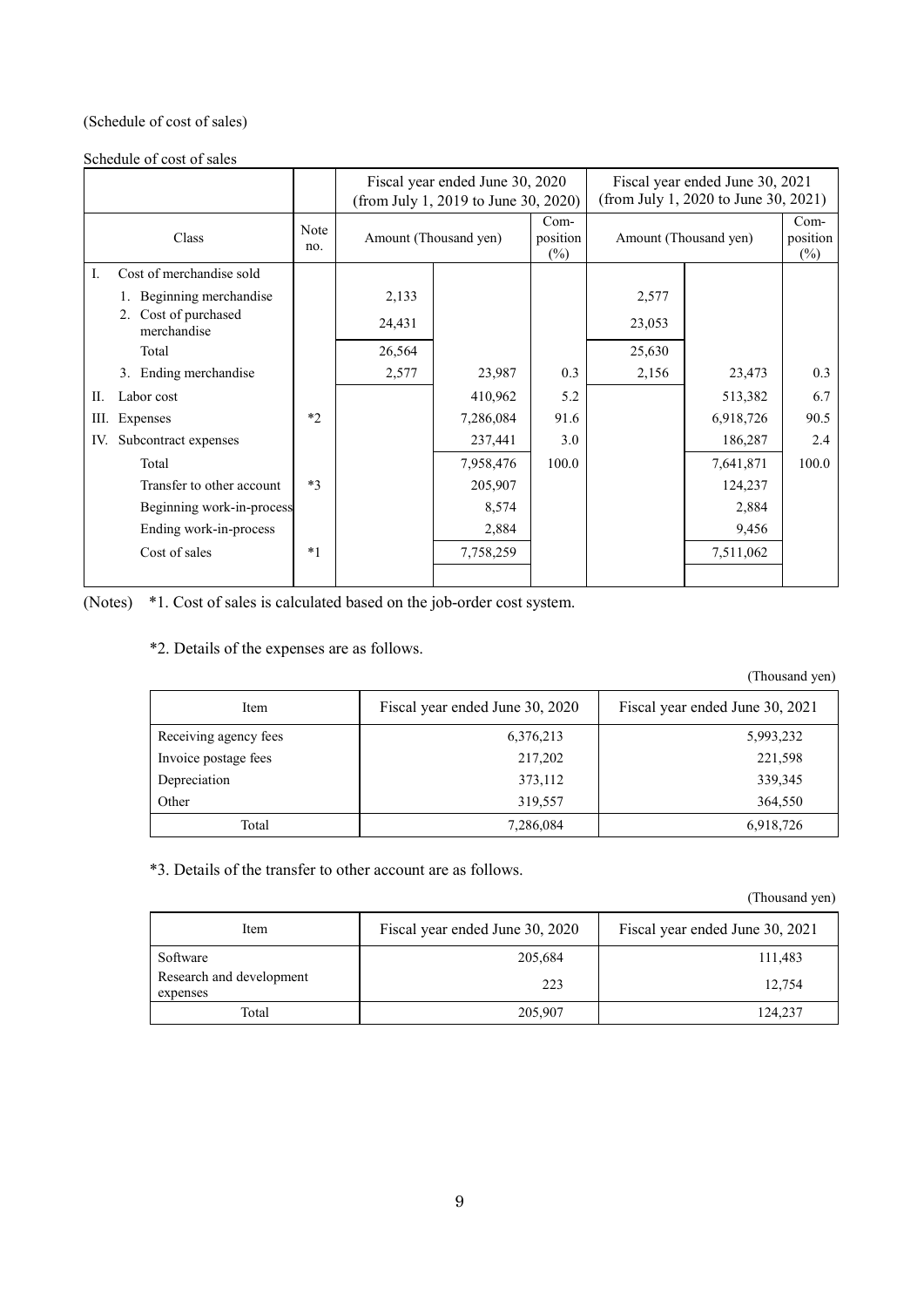### (3) Statement of Changes in Equity

Fiscal year ended June 30, 2020 (from July 1, 2019 to June 30, 2020)

|                                                            |                          |                          |                          |                            |                    |                                         | (Thousands of yen)         |
|------------------------------------------------------------|--------------------------|--------------------------|--------------------------|----------------------------|--------------------|-----------------------------------------|----------------------------|
|                                                            | Shareholders' equity     |                          |                          |                            |                    |                                         |                            |
|                                                            |                          | Capital surplus          |                          | Retained earnings          |                    |                                         |                            |
|                                                            | Share capital            |                          |                          | Legal retained<br>earnings |                    | Other retained earnings                 |                            |
|                                                            |                          | Legal capital<br>surplus | Total capital<br>surplus |                            | General<br>reserve | Retained<br>earnings brought<br>forward | Total retained<br>earnings |
| Balance at beginning of<br>current period                  | 667,782                  | 3,509,216                | 3,509,216                | 22,010                     | 3,160,000          | 835,844                                 | 4,017,854                  |
| Changes of items during<br>period                          |                          |                          |                          |                            |                    |                                         |                            |
| Dividends of surplus                                       |                          |                          |                          |                            |                    | (937, 847)                              | (937, 847)                 |
| Profit                                                     |                          |                          |                          |                            |                    | 494,408                                 | 494,408                    |
| Disposal of treasury<br>shares                             |                          |                          |                          |                            |                    | (23, 192)                               | (23,192)                   |
| Net changes of items<br>other than shareholders'<br>equity |                          |                          |                          |                            |                    |                                         |                            |
| Total changes of items<br>during period                    | $\overline{\phantom{a}}$ | $\overline{\phantom{0}}$ |                          |                            | -                  | (466, 632)                              | (466, 632)                 |
| Balance at end of current<br>period                        | 667,782                  | 3,509,216                | 3,509,216                | 22,010                     | 3,160,000          | 369,212                                 | 3,551,222                  |

|                                                            | Shareholders' equity |                                  |                                                                 | Valuation and translation<br>adjustments          | Share                 |                     |
|------------------------------------------------------------|----------------------|----------------------------------|-----------------------------------------------------------------|---------------------------------------------------|-----------------------|---------------------|
|                                                            | Treasury<br>shares   | Total<br>shareholders'<br>equity | Valuation<br>difference on<br>available-for-<br>sale securities | Total valuation<br>and translation<br>adjustments | acquisition<br>rights | Total net<br>assets |
| Balance at beginning of<br>current period                  | (841, 337)           | 7,353,515                        | (98)                                                            | (98)                                              | 90,165                | 7,443,582           |
| Changes of items during<br>period                          |                      |                                  |                                                                 |                                                   |                       |                     |
| Dividends of surplus                                       |                      | (937, 847)                       |                                                                 |                                                   |                       | (937, 847)          |
| Profit                                                     |                      | 494,408                          |                                                                 |                                                   |                       | 494,408             |
| Disposal of treasury<br>shares                             | 53,127               | 29,934                           |                                                                 |                                                   |                       | 29,934              |
| Net changes of items<br>other than shareholders'<br>equity |                      |                                  | (2,969)                                                         | (2,969)                                           | (17,272)              | (20,241)            |
| Total changes of items<br>during period                    | 53,127               | (413, 504)                       | (2,969)                                                         | (2,969)                                           | (17,272)              | (433,746)           |
| Balance at end of current<br>period                        | (788, 210)           | 6,940,011                        | (3,067)                                                         | (3,067)                                           | 72,892                | 7,009,836           |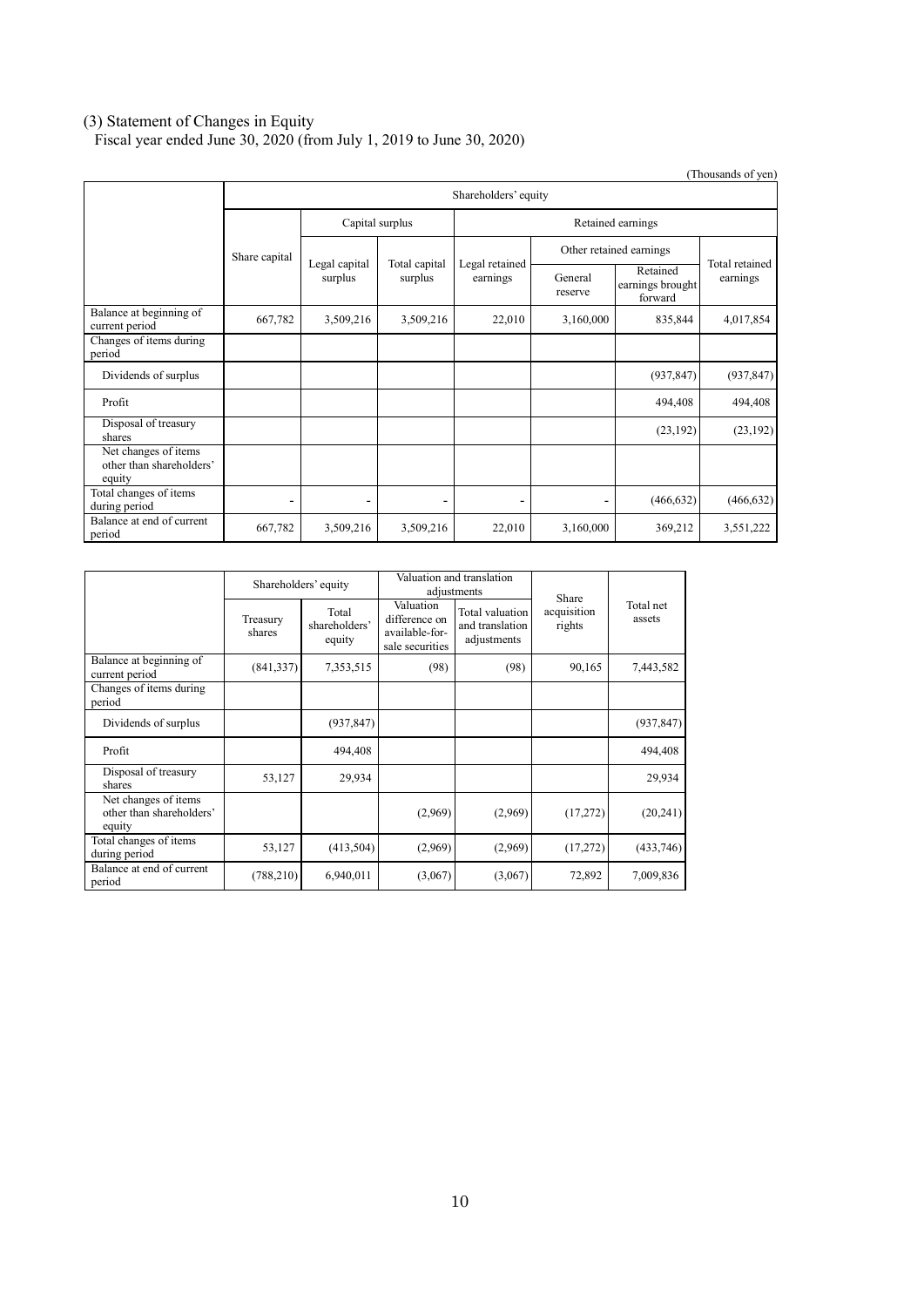# Fiscal year ended June 30, 2021 (from July 1, 2020 to June 30, 2021)

|                                                            |               |                      |                 |                          |                          |                            | (Thousands of yen) |                                         |
|------------------------------------------------------------|---------------|----------------------|-----------------|--------------------------|--------------------------|----------------------------|--------------------|-----------------------------------------|
|                                                            |               | Shareholders' equity |                 |                          |                          |                            |                    |                                         |
|                                                            |               |                      | Capital surplus |                          |                          | Retained earnings          |                    |                                         |
|                                                            | Share capital |                      |                 |                          |                          | Other retained earnings    |                    |                                         |
|                                                            |               |                      |                 | Legal capital<br>surplus | Total capital<br>surplus | Legal retained<br>earnings | General<br>reserve | Retained<br>earnings brought<br>forward |
| Balance at beginning of<br>current period                  | 667,782       | 3,509,216            | 3,509,216       | 22,010                   | 3,160,000                | 369,212                    | 3,551,222          |                                         |
| Changes of items during<br>period                          |               |                      |                 |                          |                          |                            |                    |                                         |
| Dividends of surplus                                       |               |                      |                 |                          |                          | (247, 246)                 | (247, 246)         |                                         |
| Profit                                                     |               |                      |                 |                          |                          | 393,918                    | 393,918            |                                         |
| Disposal of treasury<br>shares                             |               |                      |                 |                          |                          | (12,371)                   | (12,371)           |                                         |
| Net changes of items<br>other than shareholders'<br>equity |               |                      |                 |                          |                          |                            |                    |                                         |
| Total changes of items<br>during period                    |               |                      |                 |                          | $\overline{\phantom{a}}$ | 134,300                    | 134,300            |                                         |
| Balance at end of current<br>period                        | 667,782       | 3,509,216            | 3,509,216       | 22,010                   | 3,160,000                | 503,512                    | 3,685,522          |                                         |

|                                                            | Shareholders' equity |                                  |                                                                 | Valuation and translation<br>adjustments          | Share                 |                     |
|------------------------------------------------------------|----------------------|----------------------------------|-----------------------------------------------------------------|---------------------------------------------------|-----------------------|---------------------|
|                                                            | Treasury<br>shares   | Total<br>shareholders'<br>equity | Valuation<br>difference on<br>available-for-<br>sale securities | Total valuation<br>and translation<br>adjustments | acquisition<br>rights | Total net<br>assets |
| Balance at beginning of<br>current period                  | (788, 210)           | 6,940,011                        | (3,067)                                                         | (3,067)                                           | 72,892                | 7,009,836           |
| Changes of items during<br>period                          |                      |                                  |                                                                 |                                                   |                       |                     |
| Dividends of surplus                                       |                      | (247, 246)                       |                                                                 |                                                   |                       | (247, 246)          |
| Profit                                                     |                      | 393,918                          |                                                                 |                                                   |                       | 393,918             |
| Disposal of treasury<br>shares                             | 23,579               | 11,208                           |                                                                 |                                                   |                       | 11,208              |
| Net changes of items<br>other than shareholders'<br>equity |                      |                                  | 8,062                                                           | 8,062                                             |                       | 8,062               |
| Total changes of items<br>during period                    | 23,579               | 157,880                          | 8,062                                                           | 8,062                                             |                       | 165,943             |
| Balance at end of current<br>period                        | (764, 630)           | 7,097,891                        | 4,995                                                           | 4,995                                             | 72,892                | 7,175,779           |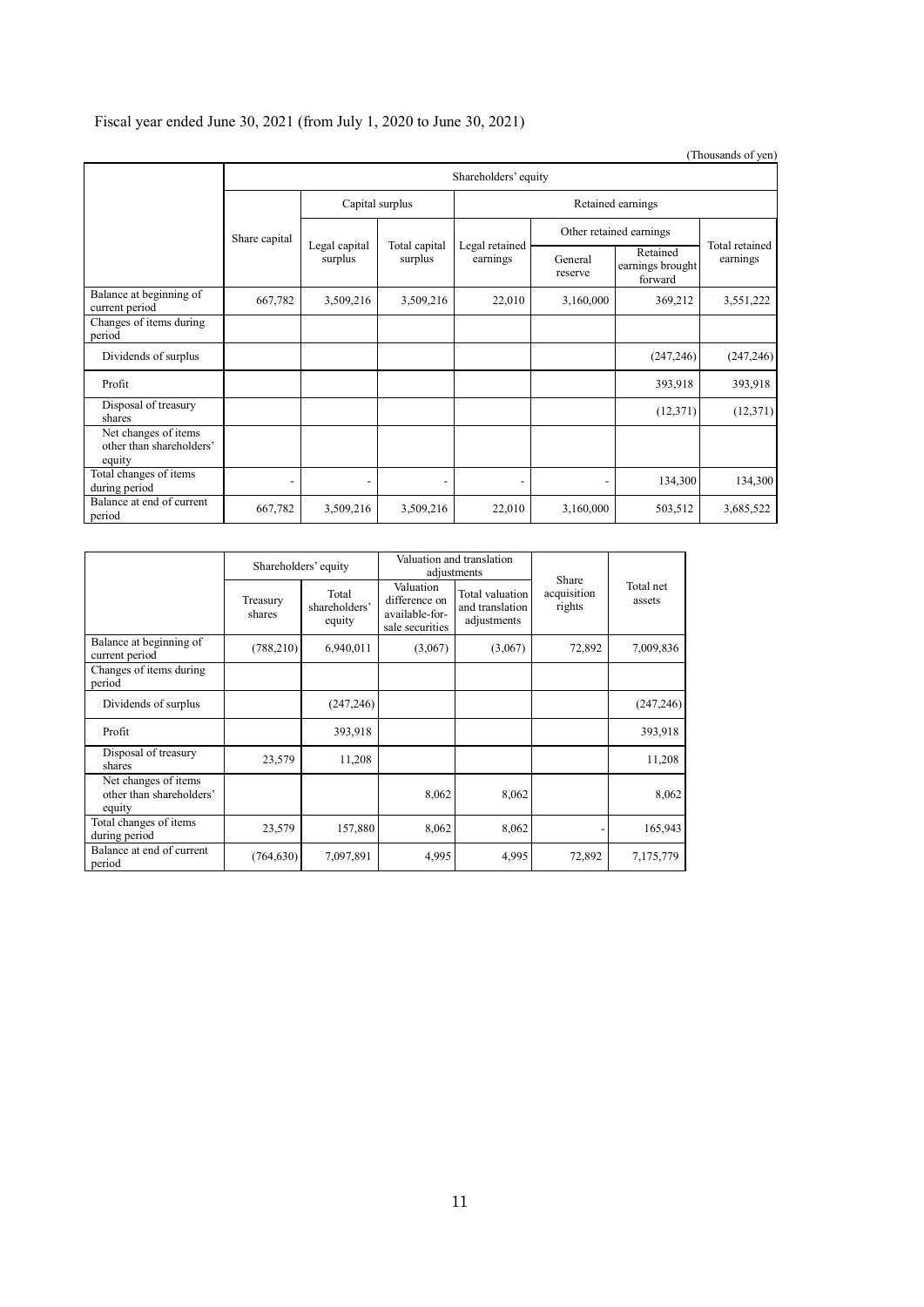## (4) Statement of Cash Flows

|                                                          |                                                                               | (Thousands of yen)                                                            |
|----------------------------------------------------------|-------------------------------------------------------------------------------|-------------------------------------------------------------------------------|
|                                                          | Fiscal year ended<br>June 30, 2020<br>(from July 1, 2019 to June 30,<br>2020) | Fiscal year ended<br>June 30, 2021<br>(from July 1, 2020 to June 30,<br>2021) |
| Cash flows from operating activities                     |                                                                               |                                                                               |
| Profit before income taxes                               | 718,805                                                                       | 666,454                                                                       |
| Depreciation                                             | 376,956                                                                       | 366,442                                                                       |
| Impairment loss                                          | 112,659                                                                       |                                                                               |
| Interest and dividend income                             | (1,052)                                                                       | (7, 592)                                                                      |
| Interest expenses                                        | 178                                                                           | 2,241                                                                         |
| Loss (gain) on investments in investment partnerships    | (1,034)                                                                       | (28,697)                                                                      |
| Surrender value of insurance policies                    |                                                                               | (57, 420)                                                                     |
| Foreign exchange losses (gains)                          |                                                                               | 4,953                                                                         |
| Decrease (increase) in trade receivables                 | 85,858                                                                        | (5,214)                                                                       |
| Decrease (increase) in inventories                       | 112                                                                           | 140                                                                           |
| Increase (decrease) in trade payables                    | (22, 245)                                                                     | (31,266)                                                                      |
| Decrease (increase) in deposits paid                     | (3,343,178)                                                                   | 2,270,758                                                                     |
| Increase (decrease) in deposits received                 | 3,765,249                                                                     | (2,446,134)                                                                   |
| Increase (decrease) in receiving agency deposits         | (3,053,971)                                                                   | 1,996,043                                                                     |
| Other, net                                               | (342,982)                                                                     | 183,149                                                                       |
| Subtotal                                                 | (1,704,644)                                                                   | 2,913,858                                                                     |
| Interest and dividends received                          | 3,357                                                                         | 508                                                                           |
| Interest paid                                            | (1, 484)                                                                      | (1, 943)                                                                      |
| Income taxes paid                                        | (144,008)                                                                     | (312, 626)                                                                    |
| Net cash provided by (used in) operating activities      | (1,846,779)                                                                   | 2,599,796                                                                     |
| Cash flows from investing activities                     |                                                                               |                                                                               |
| Purchase of investment securities                        |                                                                               | (70,620)                                                                      |
| Purchase of property, plant and equipment                | (893, 590)                                                                    | (1,508,251)                                                                   |
| Purchase of intangible assets                            | (224, 316)                                                                    | (146, 417)                                                                    |
| Payments into time deposits                              | (6)                                                                           | (6)                                                                           |
| Proceeds from withdrawal of time deposits                | 1,000,000                                                                     |                                                                               |
| Proceeds from share of profits on investments in capital | 23,000                                                                        | 33,089                                                                        |
| Payments of leasehold and guarantee deposits             | (1,086,866)                                                                   | (200,000)                                                                     |
| Proceeds from refund of leasehold deposits               |                                                                               | 35,562                                                                        |
| Proceeds from cancellation of insurance funds            |                                                                               | 57,420                                                                        |
| Net cash provided by (used in) investing activities      | (1, 181, 780)                                                                 | (1,799,223)                                                                   |
| Cash flows from financing activities                     |                                                                               |                                                                               |
| Proceeds from disposal of treasury shares resulting from | 1                                                                             |                                                                               |
| exercise of share acquisition rights                     |                                                                               |                                                                               |
| Dividends paid                                           | (936, 930)                                                                    | (246, 490)                                                                    |
| Repayments of short-term borrowings                      |                                                                               | (740,000)                                                                     |
| Proceeds from short-term borrowings                      | 740,000                                                                       |                                                                               |
| Proceeds from long-term borrowings                       |                                                                               | 2,000,000                                                                     |
| Net cash provided by (used in) financing activities      | (196, 928)                                                                    | 1,013,509                                                                     |
| Net increase (decrease) in cash and cash equivalents     | (3,225,489)                                                                   | 1,814,082                                                                     |
| Cash and cash equivalents at beginning of period         | 11,835,344                                                                    | 8,609,855                                                                     |
| Cash and cash equivalents at end of period               | 8,609,855                                                                     | 10,423,938                                                                    |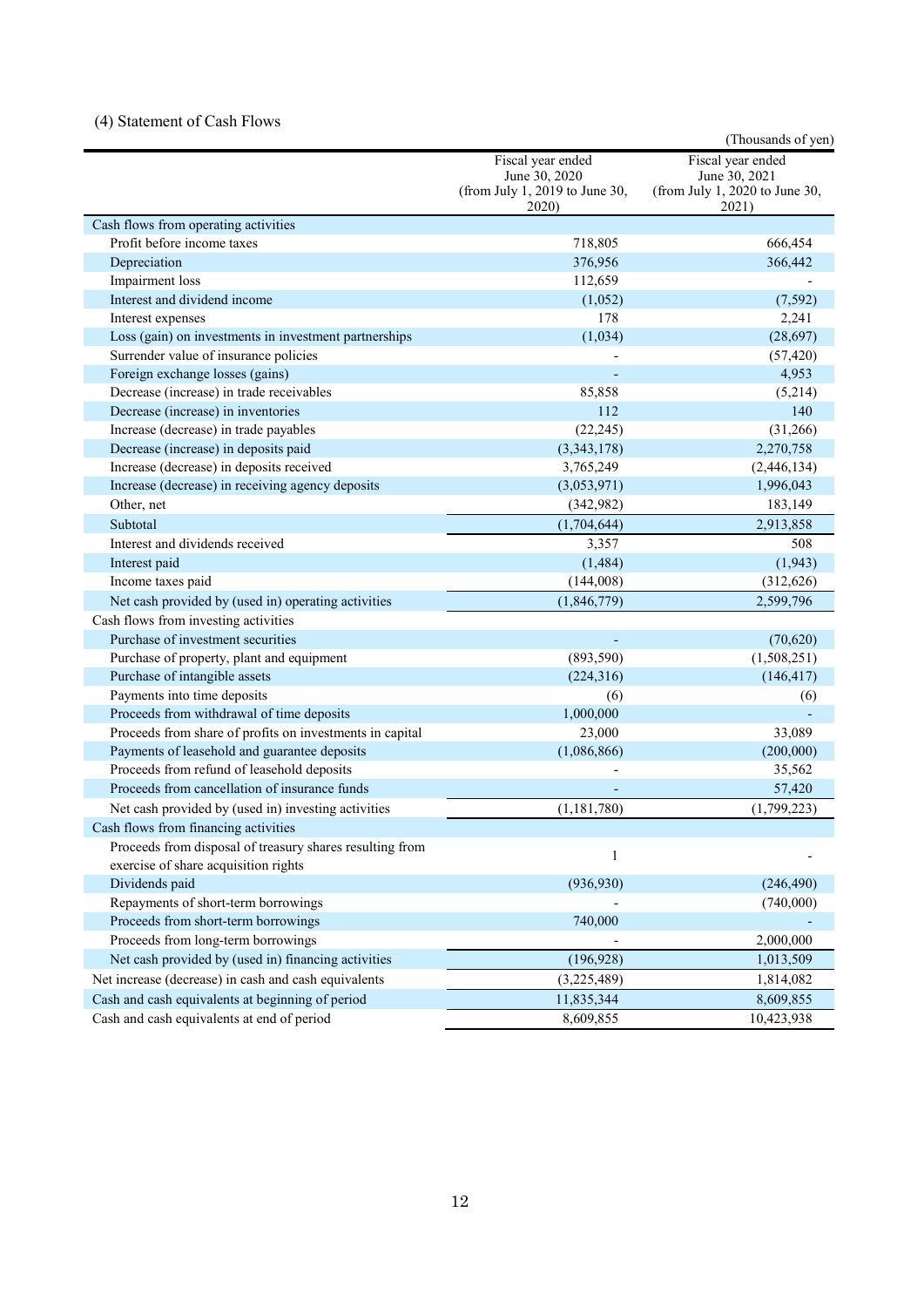(5) Notes to Financial Statements

(Notes on going concern assumption)

There is no relevant information.

### (Additional information)

(Employee Stock Ownership Plan)

In July 2010, we introduced the Employee Stock Ownership Plan (J-ESOP; hereafter, "the program") with the aim of providing employees with benefits, raising their motivation to boost the share price with higher earnings, and sharing profits with shareholders and employees.

(1) Overview of the program

The program grants retiring employees shares in the Company based on the Share Granting Rules established in advance by the Company.

The Company gives employees points based on their contributions to earnings and their years of service and grants them shares in the Company equivalent to their cumulative points when they retire. These shares are acquired, including the future portion, based on an amount entrusted in advance, and managed separately as assets in trust.

With the introduction of the program, employees' motivation to work and their interest in share prices rises, and it is also expected to help attract talented employees.

- (2) We have applied the "Practical Solution on Transactions of Delivering the Company's Own Stock to Employees, etc., through Trusts" (PTIF No. 30, March 26, 2015), but accounting treatment is based on the method previously adopted.
- (3) Matters related to Company shares held by the trust
	- i) The book value in the trust was ¥88,703 thousand at the end of the previous fiscal year and ¥88,703 thousand at the end of the current fiscal year. The Company shares held by the trust are posted as treasury shares under shareholders' equity.
	- ii) The number of outstanding shares at the end of the previous fiscal year was 191,600 shares and was 191,600 shares at the end of the current fiscal year. The average number of shares during the fiscal year was 191,835 shares in the previous fiscal year and 191,600 shares in the current fiscal year. The number of shares at the end of the fiscal year and the average number of shares during the fiscal year are not included in the treasury shares excluded when calculating per share information.

(Accounting estimates related to the impact of COVID-19)

As for the effects of COVID-19, is highly uncertain whether how infections will spread in the future, or when the spread of infections will be brought under control, etc., and the Company's business activities have been affected.

The Company has made estimates of the recoverability of deferred tax assets and impairment accounting for non-current assets on the assumption that the effects of COVID-19 will continue for a certain period of time in the following fiscal year based on the available information.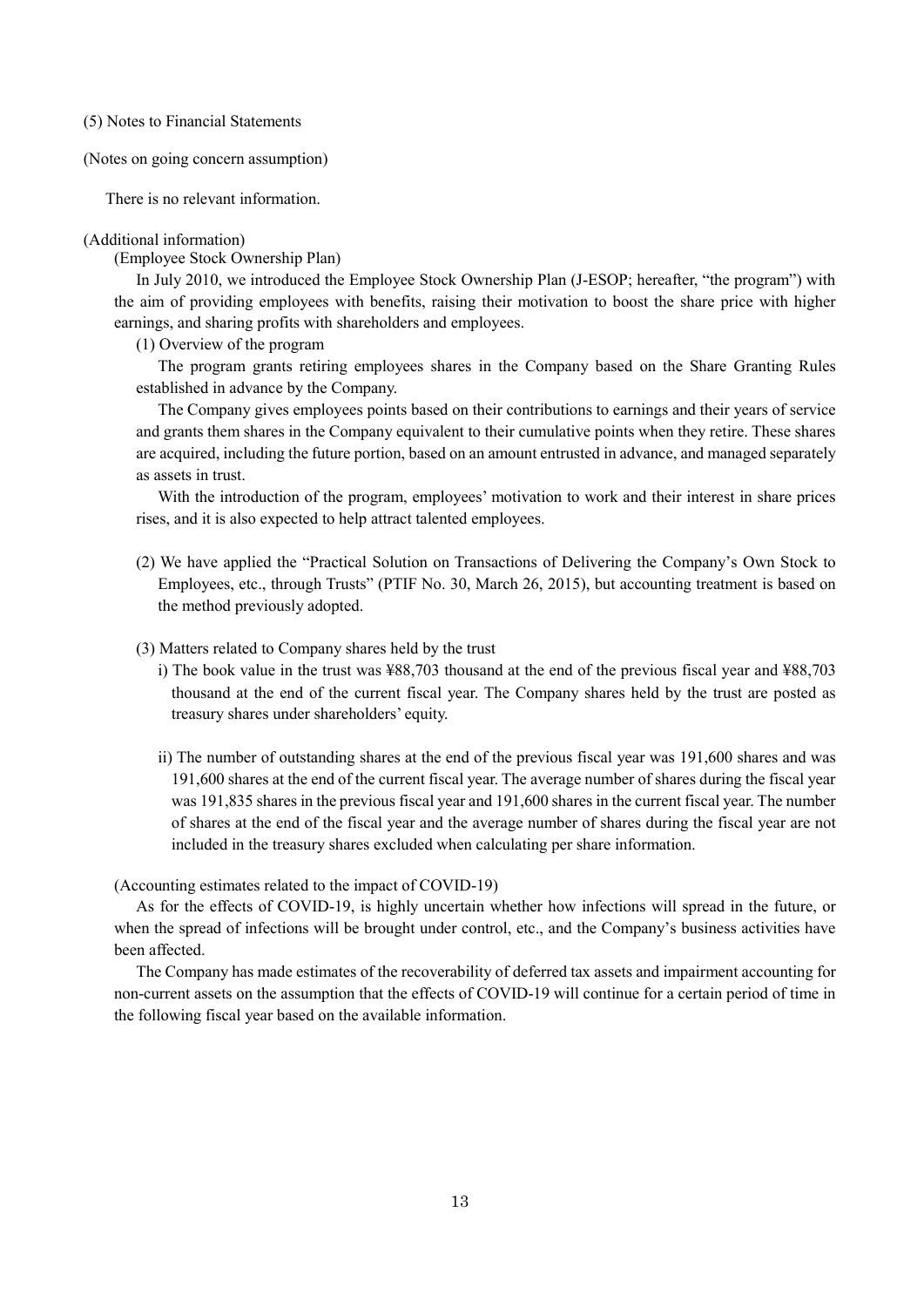(Significant accounting policies)

- 1. Valuation standards and valuation methods for securities
- (1) Held-to-maturity securities

Amortized cost method (interest method)

(2) Available-for-sale securities

Available-for-sale securities with market value

The market value method is applied, based on the market value as of the fiscal-end. The entire valuation difference from the purchase price is recorded directly as net assets, and the cost of securities sold is calculated using the moving-average method.

- 2. Valuation standards and valuation methods of inventories
- (1) Merchandise

Stated at cost using the moving-average method (balance sheet amount is calculated by writing down the book value of assets which decreased in profitability).

(2) Work in process

Stated at cost using the specific identification method (balance sheet amount is calculated by writing down the book value of assets which decreased in profitability).

(3) Supplies

Stated at cost using the last purchase price method (balance sheet amount is calculated by writing down the book value of assets which decreased in profitability).

- 3. Depreciation methods of non-current assets
- (1) Property, plant and equipment

Declining balance method (however, straight-line method for all the buildings (excluding accessories) acquired on or after April 1, 1998, accessories to buildings and structures acquired on or after April 1, 2016, and server equipment providing services on an integrated basis with software, of tools, furniture and fixtures). The useful lives of the major assets are as follows.

| Buildings:                     | $7-50$ years |
|--------------------------------|--------------|
| Tools, furniture and fixtures: | $3-15$ years |

(2) Intangible assets

Straight-line method Software for internal use is amortized based on its internally estimated useful life (3 to 5 years).

- 4. Basis for recording allowances
- (1) Allowance for doubtful accounts

To prepare for bad debt losses, the Company records estimated amount of uncollectable receivables, based on loan loss ratio for general receivables, and case-by-case review of collectability for specific receivables such as doubtful accounts receivable. Since actual loan loss until the end of the fiscal year under review was negligible, loan loss ratio for general receivables is assumed as zero.

(2) Provision for bonuses

To prepare for the payment of bonuses for employees, estimated amount of payment of bonuses is recorded.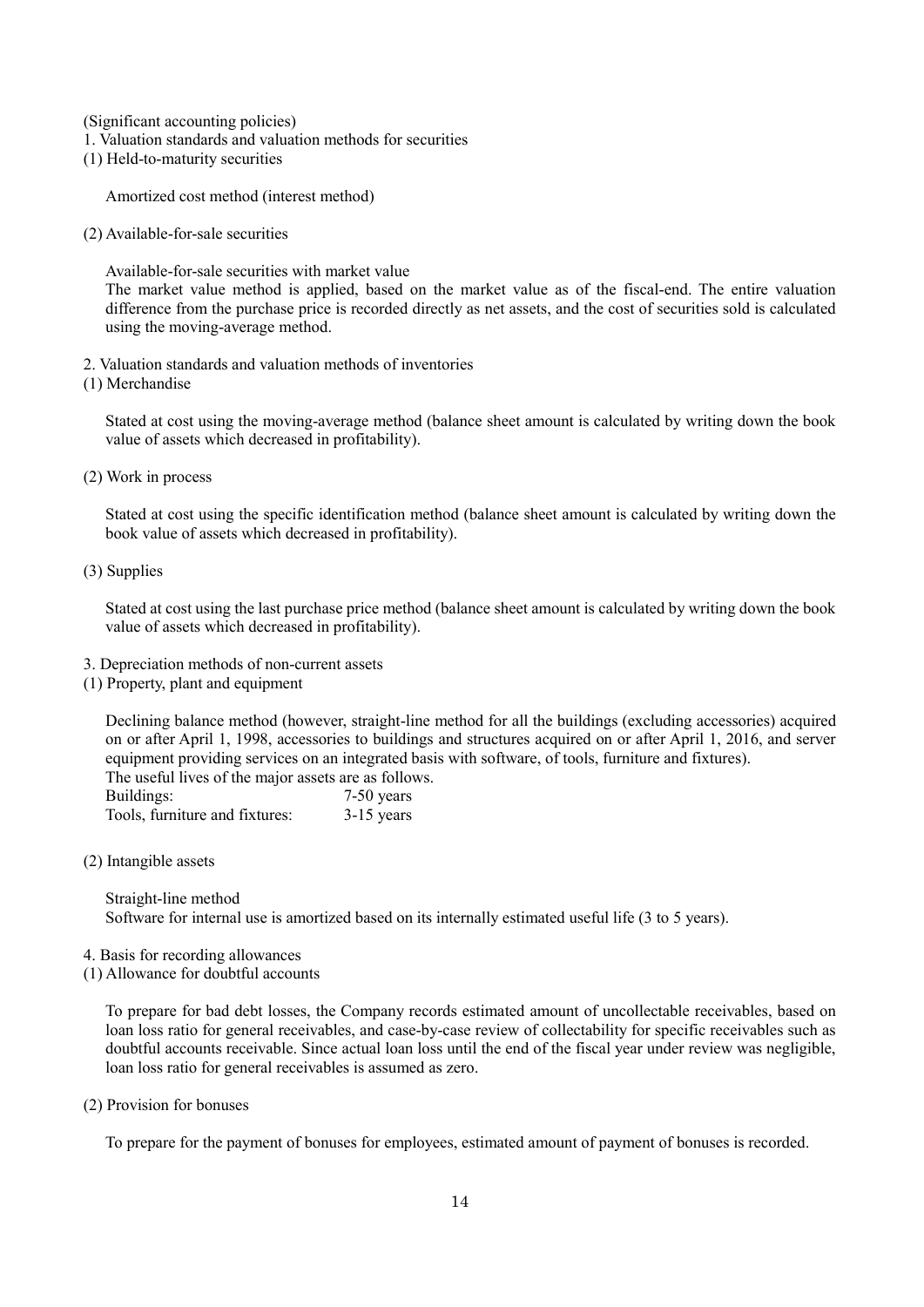#### (3) Provision for retirement benefits

To prepare for the payment of employees' retirement benefits, an amount based on retirement benefit obligations (amount required by simplified method at year-end to pay for voluntary termination) and pension assets as of the end of the fiscal year under review is recorded. In the event that pension assets exceed retirement benefit obligations, such excess shall be recorded as prepaid pension cost under "other" in investments and other assets.

#### (4) Provision for granting of shares

To prepare for the granting of shares to employees in accordance with the Share Granting Rules, estimated amount of share granting obligations as of the end of the fiscal year under review is recorded.

(5) Provision for point card certificates

We give points to people who have *Shiharai-Hisho* accounts, and record the amount expected to be used in the future as point reserves to prepare for future obligations in the event that these points are used.

5. The range of cash within the statement of cash flows

Cash within the statement of cash flows include cash at hand, demand deposits and short-term investments that are easily converted into cash, with little risk of fluctuation in value and reach maturity within three months from acquisition.

6. Other significant matters underlying the preparation of financial statements

Accounting of consumption taxes

All transactions are recorded net of consumption taxes and local consumption taxes.

Non-deductible consumption taxes are recorded as periodic expenses for the fiscal year in which they incur. However, non-deductible consumption taxes associated with non-current assets are recorded under "other" in investments and other assets, subject to equal amortization in accordance with the provisions of the Corporation Tax Act.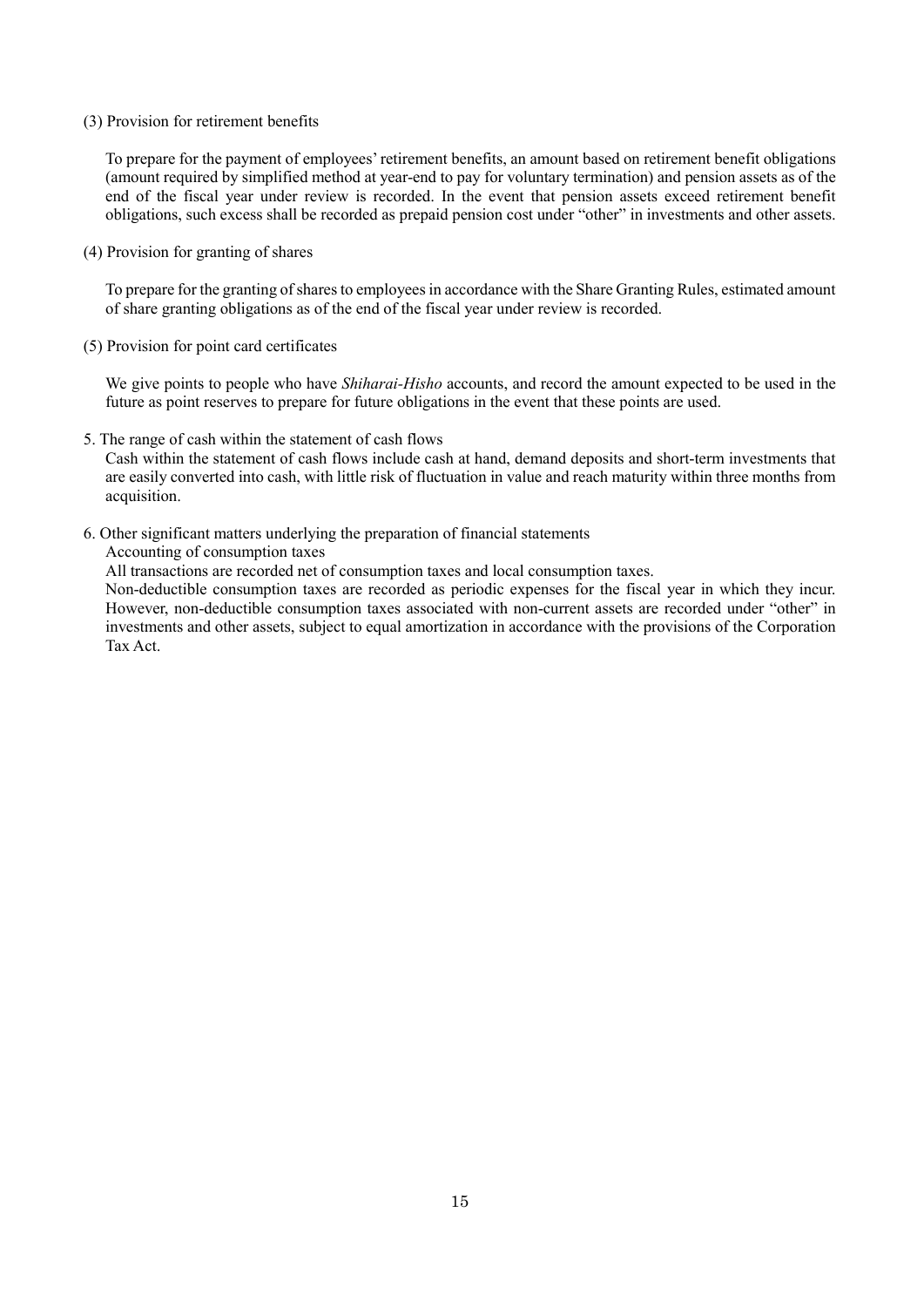(Notes to Balance Sheet)

\* Receiving agency deposits

Receiving agency deposits are deposits related to money collection business, and an equivalent amount is included in the deposits.

(Notes to Statement of Income)

\*1 Approximate ratio of expenses included in selling expenses was 10% in the previous fiscal year, and 3% in the fiscal year under review. Approximate ratio of expenses included in general and administrative expenses was 90% in the previous fiscal year, and 97% in the fiscal year under review.

The major components and amounts of selling, general and administrative expenses are as follows.

|                                  |                                 | (Thousand yen)                                                                                               |
|----------------------------------|---------------------------------|--------------------------------------------------------------------------------------------------------------|
|                                  | Fiscal year ended June 30, 2020 | Fiscal year ended June 30, 2021<br>(from July 1, 2019 to June 30, 2020) (from July 1, 2020 to June 30, 2021) |
| Advertising expenses             | 54,723                          | 1,095                                                                                                        |
| Directors' compensations         | 61,937                          | 63,740                                                                                                       |
| Salaries, allowances and bonuses | 274,839                         | 217,295                                                                                                      |
| Rent expenses                    | 26,244                          | 44,928                                                                                                       |
| Depreciation                     | 3,844                           | 27,097                                                                                                       |
| Commission fees                  | 41,286                          | 43,509                                                                                                       |

\*2 Total research and development expenses included in selling, general and administrative expenses

|                                      | (Thousand ven)                       |
|--------------------------------------|--------------------------------------|
| Fiscal year ended June 30, 2020      | Fiscal year ended June 30, 2021      |
| (from July 1, 2019 to June 30, 2020) | (from July 1, 2020 to June 30, 2021) |
| 11.344                               | 14.229                               |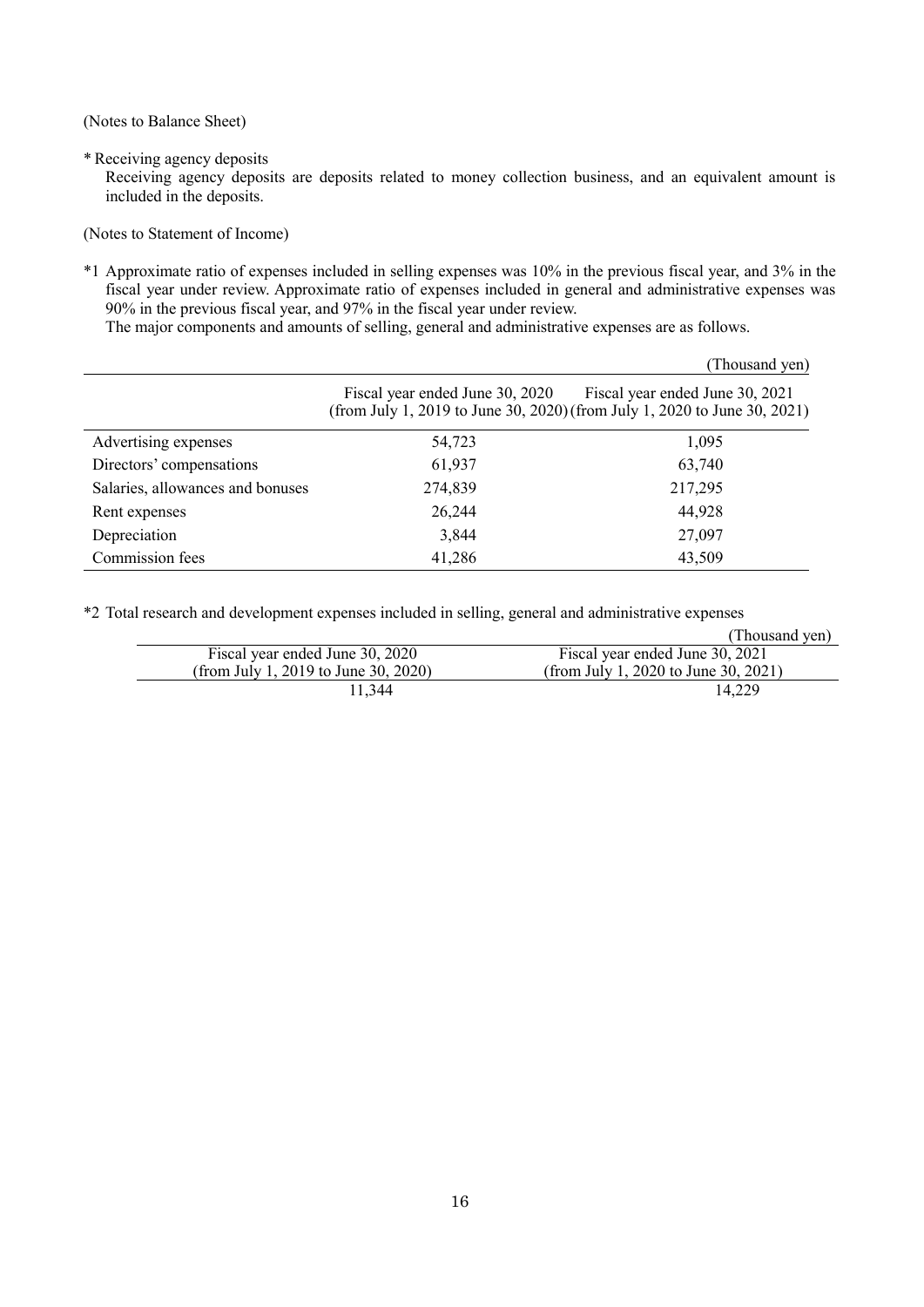## \*3 Impairment loss

Fiscal year ended June 30, 2020 (from July 1, 2019 to June 30, 2020)

The Group recorded an impairment loss for the following asset group for the fiscal year ended June 30, 2020.

| ocation                               | Jse             | ategory  |
|---------------------------------------|-----------------|----------|
| ' Sapporo-shi, Hokkaido (The Company) | Business assets | Software |

(1) Reason for recognition of impairment loss

Book values of idle assets with no recoverability of the investment outlay among business assets have been written down to the memorandum value and such reduction was recorded as impairment loss.

(2) Breakdown of impairment loss

Software  $\text{\#112,659}$  thousand

(3) Method of grouping

Grouped based on management accounting classification.

(4) Calculation method of recoverable value

Although recoverable values are measured based on their value in use, they are evaluated using the memorandum values, as no future cash flows are expected.

Fiscal year ended June 30, 2021 (from July 1, 2020 to June 30, 2021)

There is no relevant information.

(Notes to Statement of Changes in Equity)

Fiscal year ended June 30, 2020 (from July 1, 2019 to June 30, 2020)

1. Class and total number of issued shares and class and total number of treasury shares

|                                  |                                            |                           |                           | (Shares)                             |
|----------------------------------|--------------------------------------------|---------------------------|---------------------------|--------------------------------------|
|                                  | Number of shares at<br>beginning of period | Increase during<br>period | Decrease during<br>period | Number of shares at<br>end of period |
| Issued shares                    |                                            |                           |                           |                                      |
| Common shares                    | 19,400,000                                 | ۰                         |                           | 19,400,000                           |
| Total                            | 19,400,000                                 |                           |                           | 19,400,000                           |
| Treasury shares                  |                                            |                           |                           |                                      |
| Common shares<br>(Notes $1, 2$ ) | 835,648                                    |                           | 46,024                    | 789,624                              |
| Total                            | 835,648                                    |                           | 46,024                    | 789,624                              |

<sup>(</sup>Notes) 1. The decrease in treasury shares of common shares by 46,024 shares of common shares is due to the decreases of 22,100 shares associated with the exercise of stock options, the decreases of 22,924 shares due to the granting of stock compensation with restrictions on transfers, and payments of the Employee Stock Ownership Plan (J ESOP) of 1,000 shares.

<sup>2.</sup> Following the introduction of the Employee Stock Ownership Plan (J-ESOP), Trust & Custody Services Bank, Ltd. (Trust Account E) purchased 1,000 shares of the Company on October 25, 2010. The number of treasury shares stated herein includes 192,600 shares at beginning of period and 191,600 shares at end of period in the Company held by the Trust Account E as of June 30, 2020.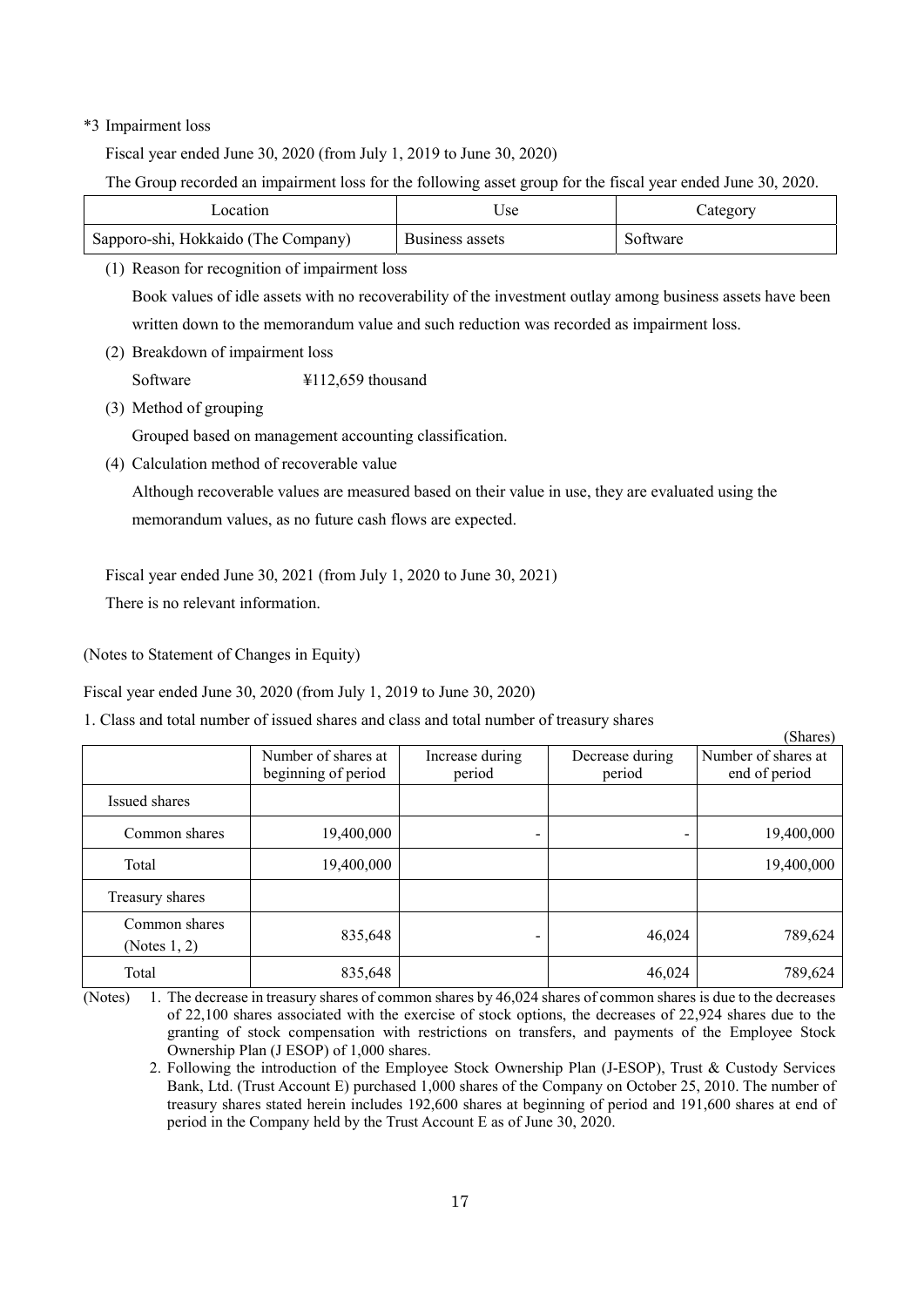## 2. Matters related to stock acquisition rights

|                       |                                                                                                                |                                                                            | Number of shares for the purpose of stock acquisition rights |                              |                              |                                         |                                                         |
|-----------------------|----------------------------------------------------------------------------------------------------------------|----------------------------------------------------------------------------|--------------------------------------------------------------|------------------------------|------------------------------|-----------------------------------------|---------------------------------------------------------|
| Type                  | Schedule of<br>stock<br>acquisition<br>rights                                                                  | Class of<br>shares for the<br>purpose of<br>stock<br>acquisition<br>rights | Number of<br>shares at<br>beginning of<br>period             | Increase<br>during<br>period | Decrease<br>during<br>period | Number of<br>shares at end<br>of period | Balance at<br>the end of<br>period<br>(Thousand<br>yen) |
| Submitting<br>company | 1st series stock<br>acquisition<br>rights in the<br>form of stock<br>options as<br>stock-based<br>compensation |                                                                            |                                                              |                              |                              |                                         | 6,946                                                   |
|                       | 2nd series stock<br>acquisition<br>rights in the<br>form of stock<br>options as<br>stock-based<br>compensation |                                                                            |                                                              |                              |                              |                                         | 6,075                                                   |
|                       | 3rd series stock<br>acquisition<br>rights in the<br>form of stock<br>options as<br>stock-based<br>compensation |                                                                            |                                                              |                              |                              |                                         | 5,795                                                   |
|                       | 4th series stock<br>acquisition<br>rights in the<br>form of stock<br>options as<br>stock-based<br>compensation |                                                                            |                                                              |                              |                              |                                         | 3,666                                                   |
|                       | 2nd series stock<br>acquisition<br>rights in the<br>form of<br>performance-<br>based stock<br>options          |                                                                            |                                                              |                              |                              |                                         | 15,419                                                  |
|                       | 1st series stock<br>acquisition<br>rights in the<br>form of<br>qualified stock<br>options                      |                                                                            |                                                              |                              |                              |                                         | 25,192                                                  |
|                       | 5th series stock<br>acquisition<br>rights in the<br>form of stock<br>options as<br>stock-based<br>compensation |                                                                            |                                                              |                              |                              |                                         | 4,410                                                   |
|                       | 6th series stock<br>acquisition<br>rights in the<br>form of stock<br>options as<br>stock-based<br>compensation |                                                                            |                                                              |                              |                              |                                         | 5,386                                                   |
|                       | Total                                                                                                          |                                                                            |                                                              |                              |                              |                                         | 72,892                                                  |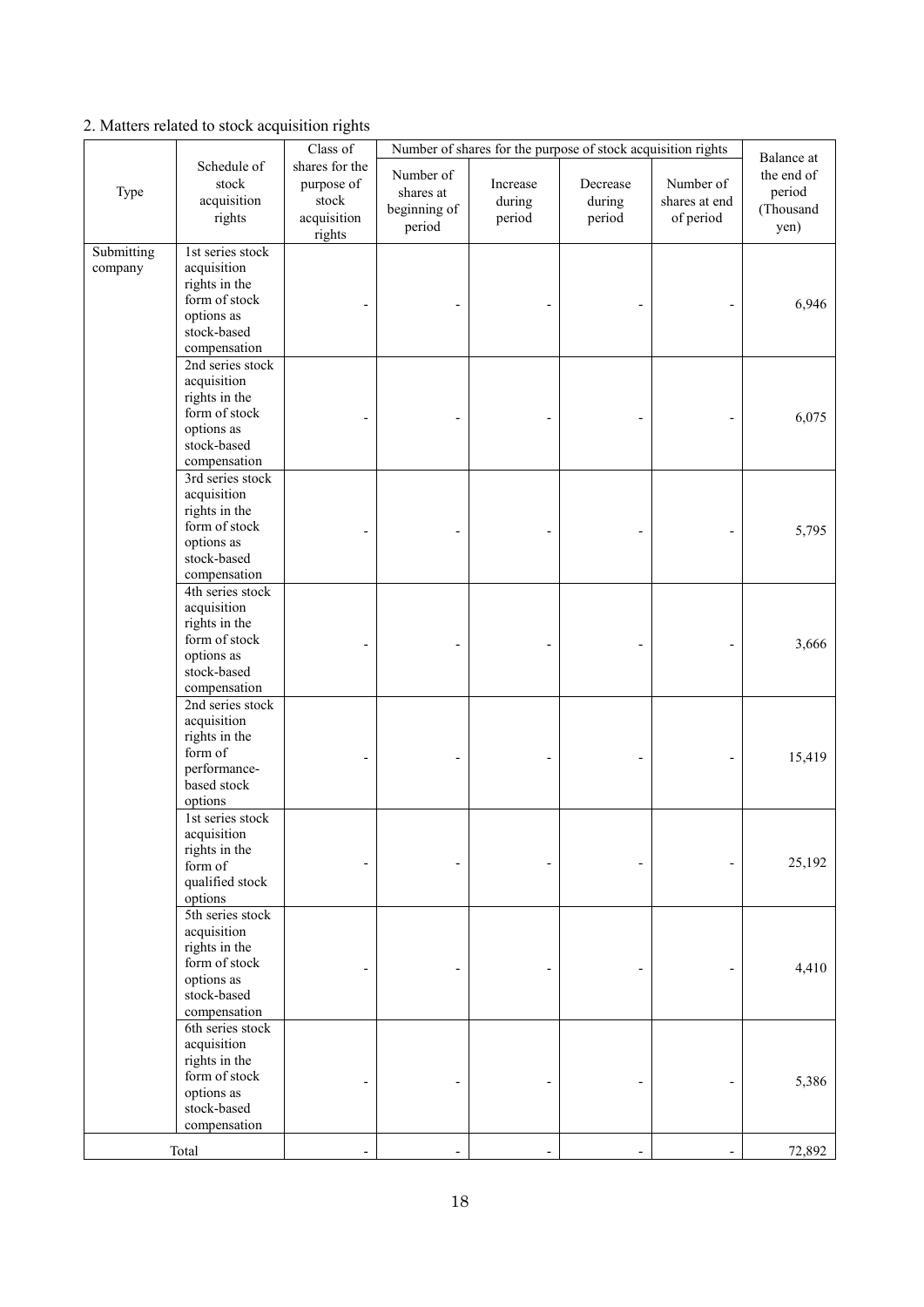## 3. Dividends

(1) Cash dividends paid

| (Resolution)                                     | Class of<br>shares | Total cash<br>dividends<br>Thousand yen) | Dividend per share<br>'Yen) | Record date         | Effective date        |
|--------------------------------------------------|--------------------|------------------------------------------|-----------------------------|---------------------|-----------------------|
| August 16, 2019<br>Board of Directors<br>meeting | Common<br>shares   | 937,847                                  | 50.00                       | June $30$ .<br>2019 | September 26,<br>2019 |

(Note) Total amount of dividend includes dividend paid to Trust & Custody Services Bank, Ltd. (Trust Account E) based on the Employee Stock Ownership Plan (J-ESOP) scheme.

(2) Dividends for which the record date falls in the fiscal year under review, but the effective date falls in the following fiscal year

| (Resolution)                                     | Class of<br>shares | Total cash<br>dividends<br>(Thousand yen) | Source of<br>dividend | Dividend<br>per share<br>(Yen) | Record date         | Effective<br>date     |
|--------------------------------------------------|--------------------|-------------------------------------------|-----------------------|--------------------------------|---------------------|-----------------------|
| August 17, 2020<br>Board of Directors<br>meeting | Common<br>shares   | 247,245                                   | Retained<br>earnings  | 13.15                          | June $30$ ,<br>2020 | September<br>25, 2020 |

<sup>(</sup>Note) Total amount of dividend includes dividend paid to Trust & Custody Services Bank, Ltd. (Trust Account E) based on the Employee Stock Ownership Plan (J-ESOP) scheme.

Fiscal year ended June 30, 2021 (from July 1, 2020 to June 30, 2021)

1. Class and total number of issued shares and class and total number of treasury shares

|                                  |                                            |                           |                           | (Shares)                             |
|----------------------------------|--------------------------------------------|---------------------------|---------------------------|--------------------------------------|
|                                  | Number of shares at<br>beginning of period | Increase during<br>period | Decrease during<br>period | Number of shares at<br>end of period |
| Issued shares                    |                                            |                           |                           |                                      |
| Common shares                    | 19,400,000                                 |                           |                           | 19,400,000                           |
| Total                            | 19,400,000                                 |                           |                           | 19,400,000                           |
| Treasury shares                  |                                            |                           |                           |                                      |
| Common shares<br>(Notes $1, 2$ ) | 789,624                                    |                           | 20,159                    | 769,465                              |
| Total                            | 789,624                                    |                           | 20,159                    | 769,465                              |

(Notes) 1. The decrease in treasury shares of common shares by 20,159 shares of common shares is due to the decrease of 20,159 shares due to the granting of stock compensation with restrictions on transfers.

2. Following the introduction of the Employee Stock Ownership Plan (J-ESOP), Trust & Custody Services Bank, Ltd. (Trust Account E) purchased 1,000 shares of the Company on October 25, 2010. The number of treasury shares stated herein includes 191,600 shares at beginning of period and 191,600 shares at end of period in the Company held by the Trust Account E as of June 30, 2021.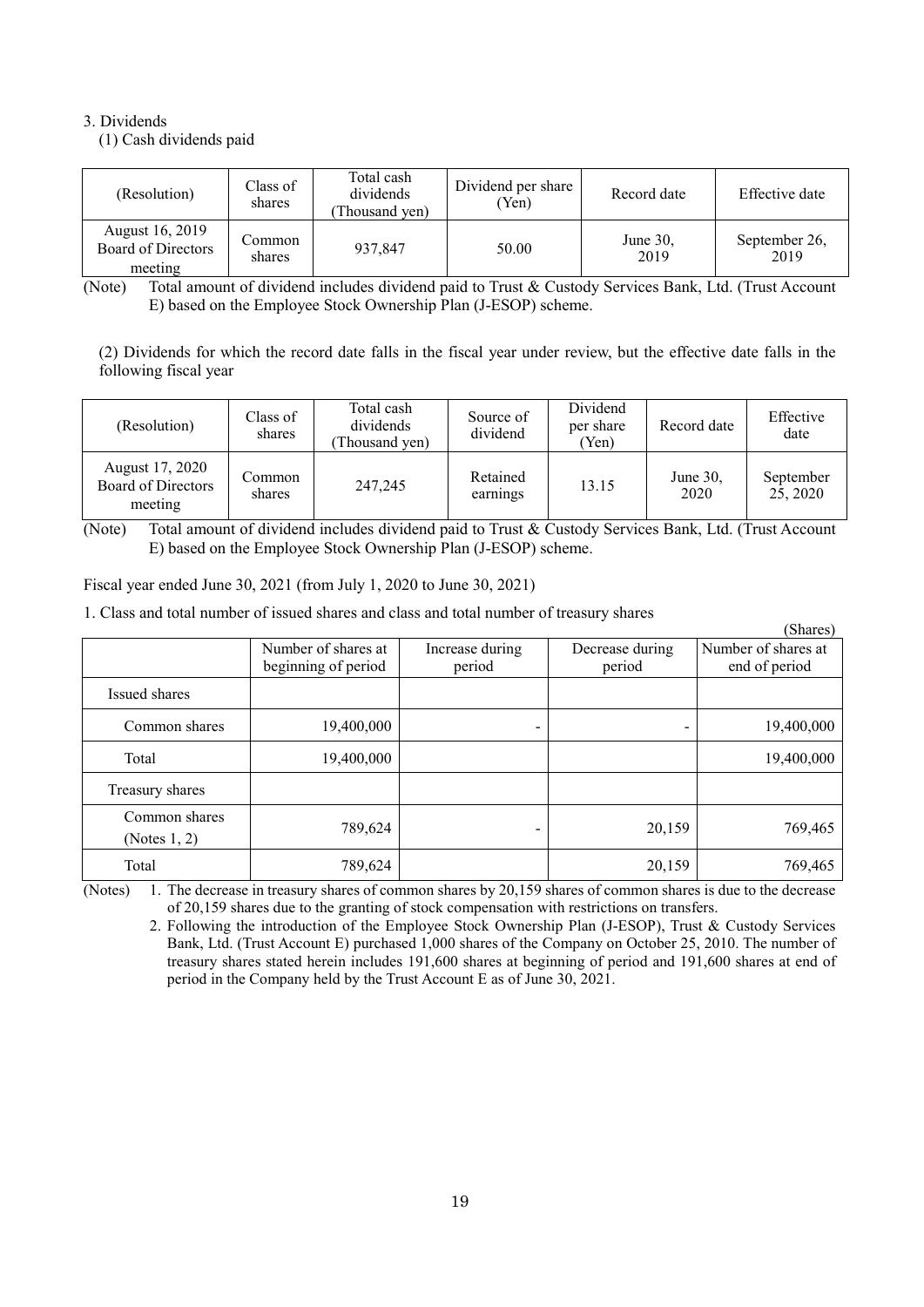## 2. Matters related to stock acquisition rights

|                       |                                                                                                                | Class of                                                       | Number of shares for the purpose of stock acquisition rights |                              |                              |                                         |                                                         |
|-----------------------|----------------------------------------------------------------------------------------------------------------|----------------------------------------------------------------|--------------------------------------------------------------|------------------------------|------------------------------|-----------------------------------------|---------------------------------------------------------|
| Type                  | Schedule of<br>stock<br>acquisition<br>rights                                                                  | shares for the<br>purpose of<br>stock<br>acquisition<br>rights | Number of<br>shares at<br>beginning of<br>period             | Increase<br>during<br>period | Decrease<br>during<br>period | Number of<br>shares at end<br>of period | Balance at<br>the end of<br>period<br>(Thousand<br>yen) |
| Submitting<br>company | 1st series stock<br>acquisition<br>rights in the<br>form of stock<br>options as<br>stock-based<br>compensation |                                                                |                                                              |                              |                              |                                         | 6,946                                                   |
|                       | 2nd series stock<br>acquisition<br>rights in the<br>form of stock<br>options as<br>stock-based<br>compensation |                                                                |                                                              |                              |                              |                                         | 6,075                                                   |
|                       | 3rd series stock<br>acquisition<br>rights in the<br>form of stock<br>options as<br>stock-based<br>compensation |                                                                |                                                              |                              |                              |                                         | 5,795                                                   |
|                       | 4th series stock<br>acquisition<br>rights in the<br>form of stock<br>options as<br>stock-based<br>compensation |                                                                |                                                              |                              |                              |                                         | 3,666                                                   |
|                       | 2nd series stock<br>acquisition<br>rights in the<br>form of<br>performance-<br>based stock<br>options          |                                                                |                                                              |                              |                              |                                         | 4,410                                                   |
|                       | 1st series stock<br>acquisition<br>rights in the<br>form of<br>qualified stock<br>options                      |                                                                |                                                              |                              |                              |                                         | 15,419                                                  |
|                       | 5th series stock<br>acquisition<br>rights in the<br>form of stock<br>options as<br>stock-based<br>compensation |                                                                |                                                              |                              |                              |                                         | 25,192                                                  |
|                       | 6th series stock<br>acquisition<br>rights in the<br>form of stock<br>options as<br>stock-based<br>compensation |                                                                |                                                              |                              |                              |                                         | 5,386                                                   |
|                       | Total                                                                                                          |                                                                |                                                              |                              |                              |                                         | 72,892                                                  |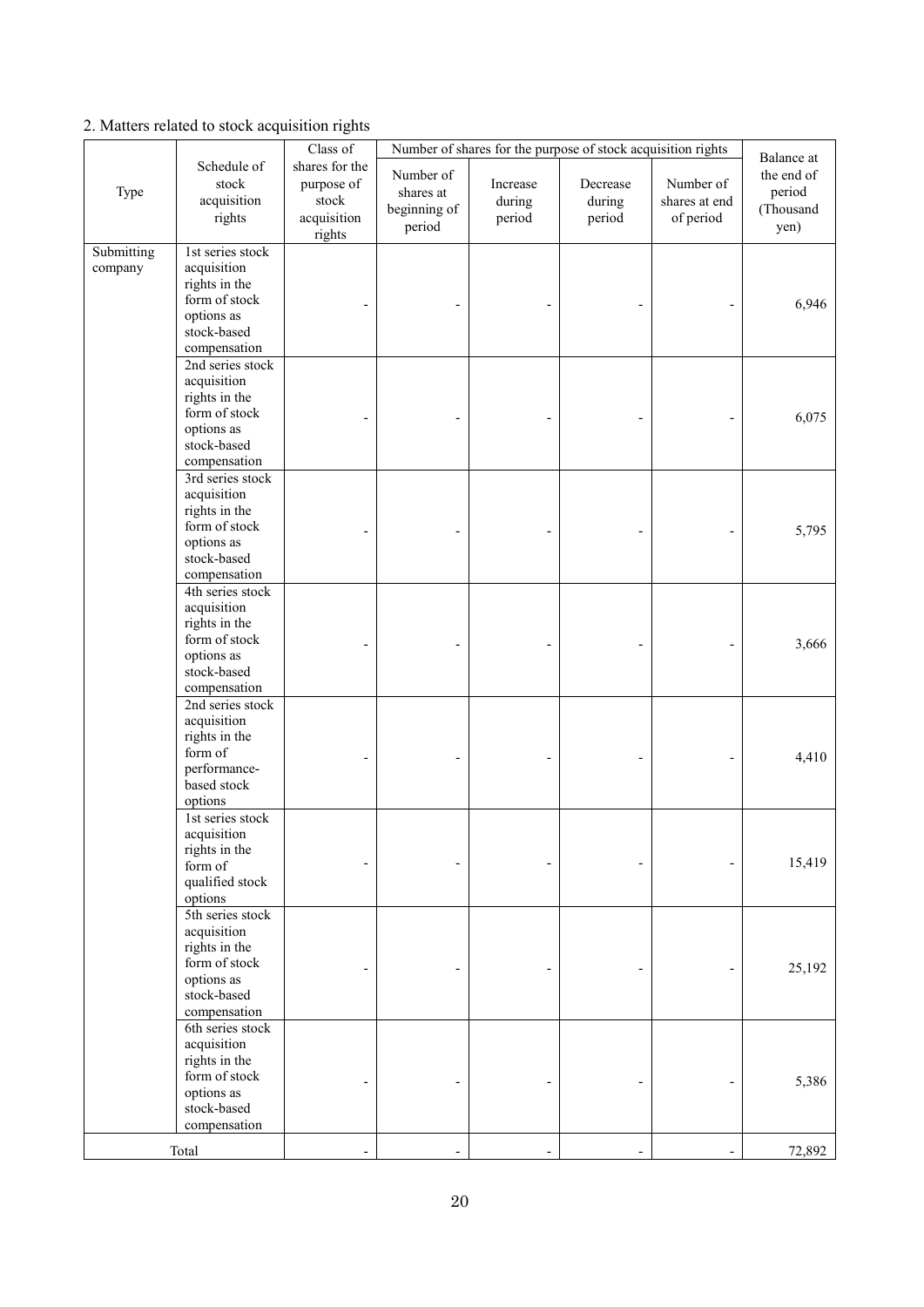## 3. Dividends

(1) Cash dividends paid

| (Resolution)                                     | Class of<br>shares | Total cash<br>dividends<br>Thousand yen) | Dividend per share<br>'Yen) | Record date         | Effective date        |
|--------------------------------------------------|--------------------|------------------------------------------|-----------------------------|---------------------|-----------------------|
| August 17, 2020<br>Board of Directors<br>meeting | Common<br>shares   | 247,245                                  | 13.15                       | June $30$ .<br>2020 | September 25,<br>2020 |

(Note) Total amount of dividend includes dividend paid to Trust & Custody Services Bank, Ltd. (Trust Account E) based on the Employee Stock Ownership Plan (J-ESOP) scheme.

(2) Dividends for which the record date falls in the fiscal year under review, but the effective date falls in the following fiscal year

| (Resolution)                                     | Class of<br>shares | Total cash<br>dividends<br>(Thousand yen) | Source of<br>dividend | Dividend<br>per share<br>(Yen) | Record date         | Effective<br>date     |
|--------------------------------------------------|--------------------|-------------------------------------------|-----------------------|--------------------------------|---------------------|-----------------------|
| August 17, 2021<br>Board of Directors<br>meeting | Common<br>shares   | 291,178                                   | Retained<br>earnings  | 15.47                          | June $30$ .<br>2021 | September<br>24, 2021 |

(Note) Total amount of dividend includes dividend paid to Trust & Custody Services Bank, Ltd. (Trust Account E) based on the Employee Stock Ownership Plan (J-ESOP) scheme.

## (Notes to Statement of Cash Flows)

\*Relationship between "Cash and cash equivalents at end of period" and account items listed in the Balance Sheet (Thousand yen)

|                                                               | Fiscal year ended June 30, 2020<br>(from July 1, 2019 to June 30, 2020) | Fiscal year ended June 30, 2021<br>(from July 1, 2020 to June 30, 2021) |
|---------------------------------------------------------------|-------------------------------------------------------------------------|-------------------------------------------------------------------------|
| Cash and deposits                                             | 8.689.868                                                               | 10,503,958                                                              |
| <b>Securities</b>                                             |                                                                         |                                                                         |
| Time deposits with deposit terms of<br>more than three months | (80,013)                                                                | (80,020)                                                                |
| Cash and cash equivalents                                     | 8,609,855                                                               | 10,423,938                                                              |

(Note) Cash and cash equivalents include ¥6,339,896 thousand and ¥8,349,597 thousand for the fiscal years ended June 30, 2020 and 2021, corresponding to receiving agency deposits.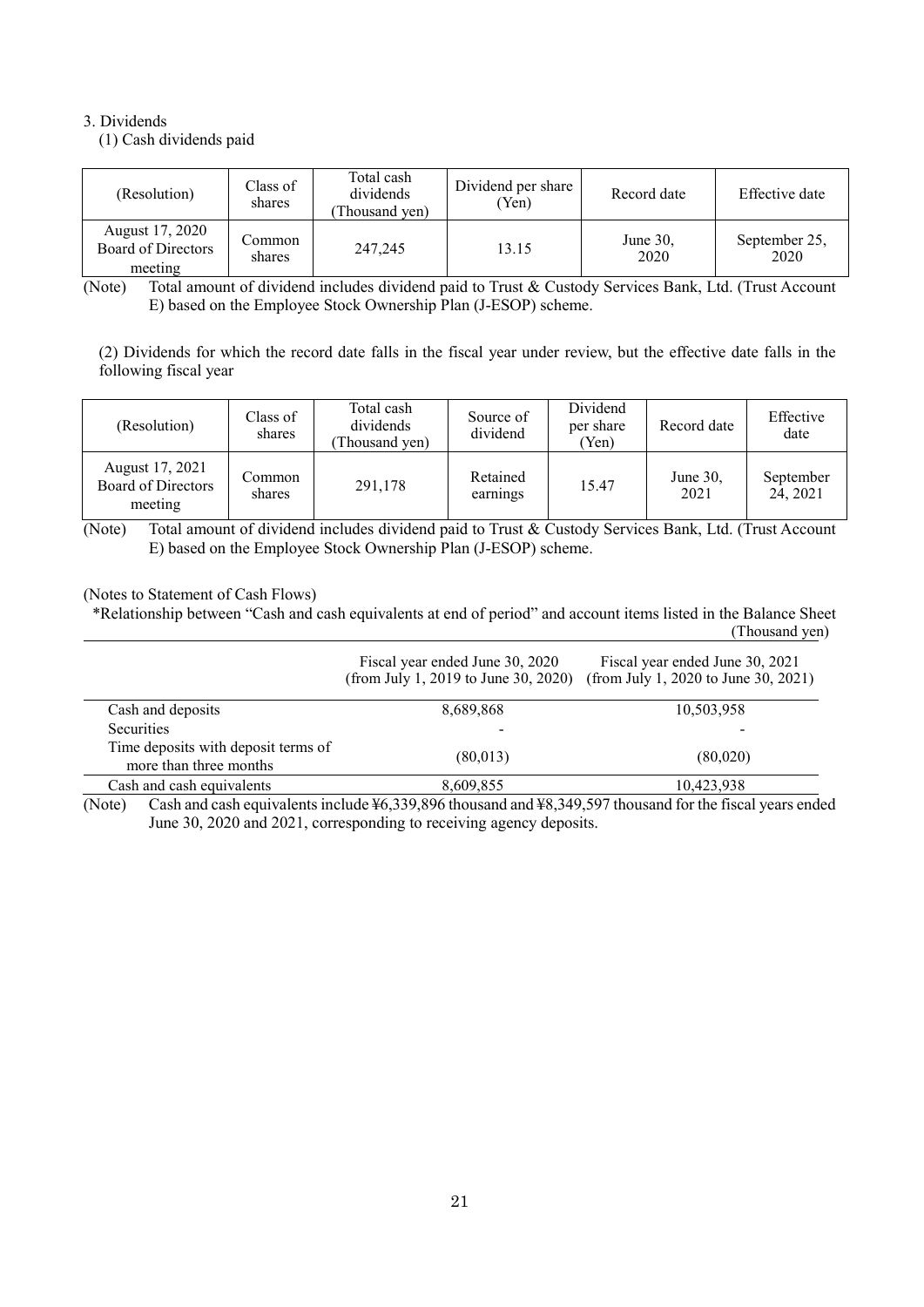(Segment information, etc.) [Segment information]

Fiscal year ended June 30, 2020 (from July 1, 2019 to June 30, 2020)

Description is omitted because the Company operates in a single segment of payment and authentication business.

Fiscal year ended June 30, 2021 (from July 1, 2020 to June 30, 2021)

Description is omitted because the Company operates in a single segment of payment and authentication business.

[Related information]

Fiscal year ended June 30, 2020 (from July 1, 2019 to June 30, 2020) 1. Information by product and service

Description is omitted because the Company operates in a single segment of payment and authentication business.

2. Information by region

(1) Net sales

Description is omitted because sales to external customers in Japan account for more than 90% of total net sales stated in the Statement of Income.

## (2) Property, plant and equipment

Description is omitted because the amount of property, plant and equipment located in Japan exceeds 90% of the property, plant and equipment on the Balance Sheet.

3. Information by major customer

|                         |           | (Thousand yen)                |
|-------------------------|-----------|-------------------------------|
| Customer name           | Net sales | Related segment               |
| Amazon Japan G.K.       | 3,405,621 | Payment and<br>authentication |
| Yahoo Japan Corporation | 1,115,962 | Payment and<br>authentication |

Fiscal year ended June 30, 2021 (from July 1, 2020 to June 30, 2021) 1. Information by product and service

Description is omitted because the Company operates in a single segment of payment and authentication business.

2. Information by region

(1) Net sales

Description is omitted because sales to external customers in Japan account for more than 90% of total net sales stated in the Statement of Income.

## (2) Property, plant and equipment

Description is omitted because the amount of property, plant and equipment located in Japan exceeds 90% of the property, plant and equipment on the Balance Sheet.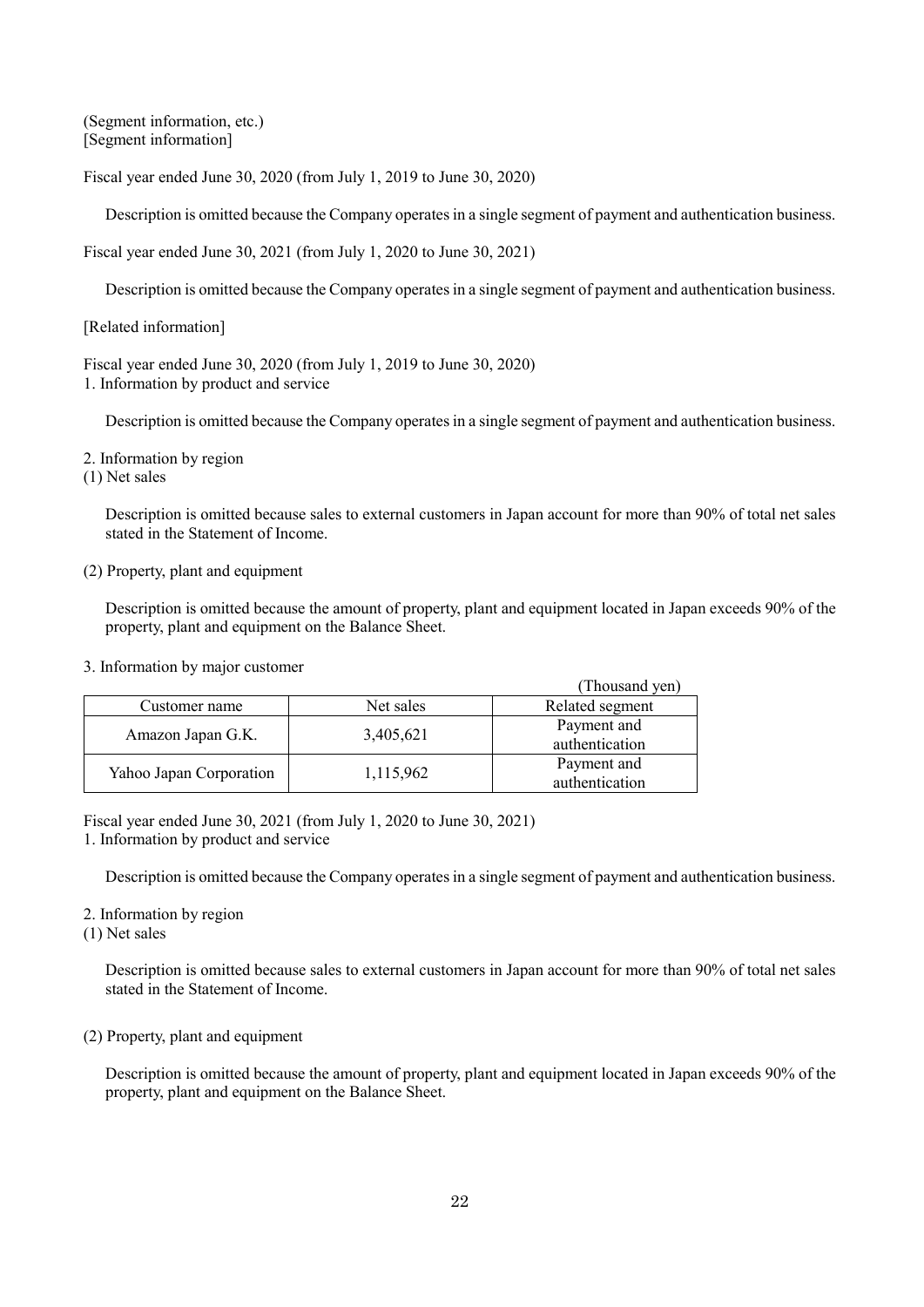3. Information by major customer

|                         |           | (Thousand yen)                |
|-------------------------|-----------|-------------------------------|
| Customer name           | Net sales | Related segment               |
| Amazon Japan G.K.       | 2,984,447 | Payment and<br>authentication |
| Yahoo Japan Corporation | 887,919   | Payment and<br>authentication |

[Information on impairment of non-current assets by reported segment]

Fiscal year ended June 30, 2020 (from July 1, 2019 to June 30, 2020)

Description is omitted because the Company operates in a single segment of payment and authentication business.

Fiscal year ended June 30, 2021 (from July 1, 2020 to June 30, 2021)

Description is omitted because the Company operates in a single segment of payment and authentication business.

[Information on amortization and unamortized balance of goodwill by reported segment]

Fiscal year ended June 30, 2020 (from July 1, 2019 to June 30, 2020)

There is no relevant information.

Fiscal year ended June 30, 2021 (from July 1, 2020 to June 30, 2021)

There is no relevant information.

[Information on gain on bargain purchase by reported segment]

Fiscal year ended June 30, 2020 (from July 1, 2019 to June 30, 2020)

There is no relevant information.

Fiscal year ended June 30, 2021 (from July 1, 2020 to June 30, 2021)

There is no relevant information.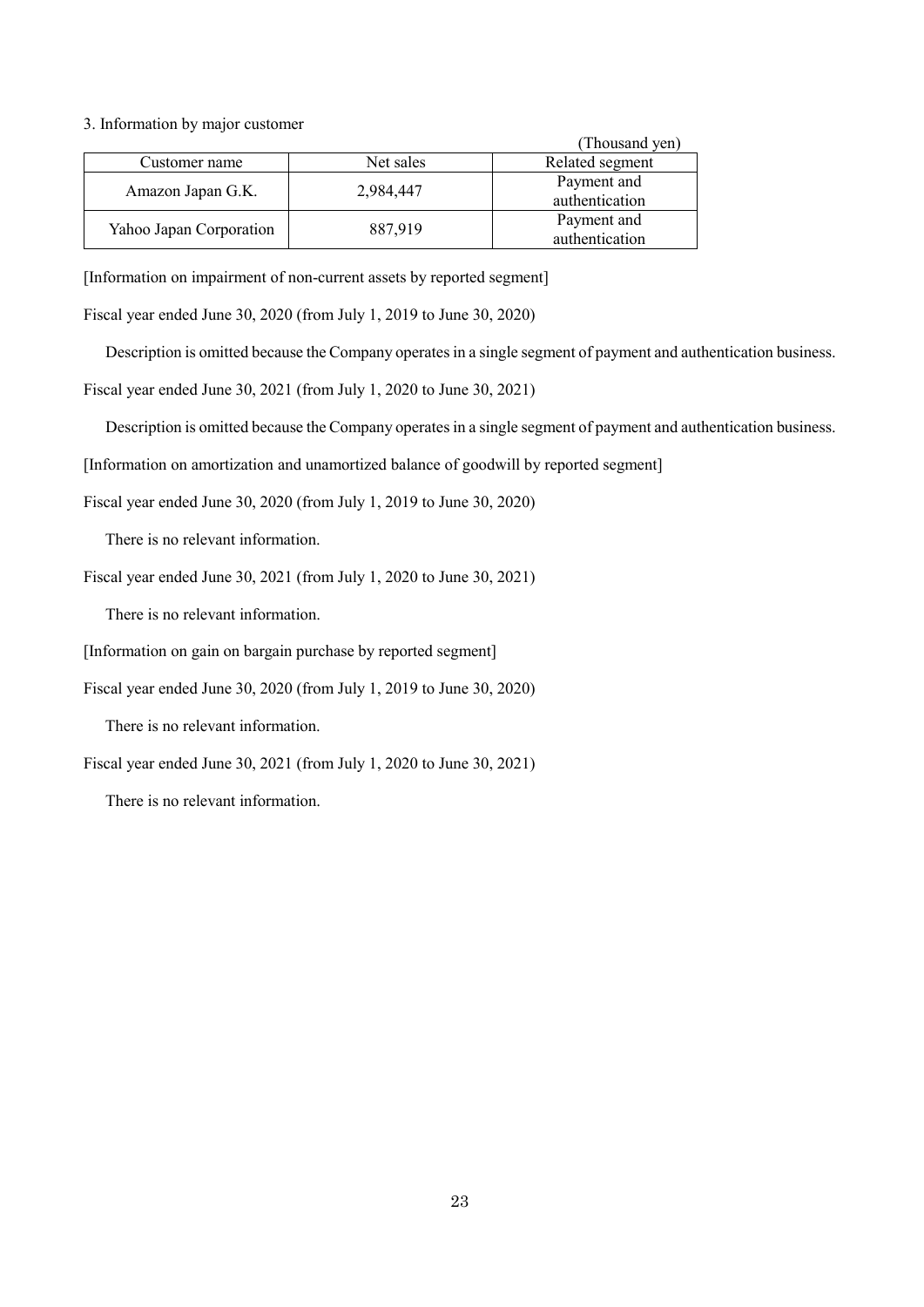(Per share information)

|                            |                                                                         | Yen)                                                                    |
|----------------------------|-------------------------------------------------------------------------|-------------------------------------------------------------------------|
|                            | Fiscal year ended June 30, 2020<br>(from July 1, 2019 to June 30, 2020) | Fiscal year ended June 30, 2021<br>(from July 1, 2020 to June 30, 2021) |
| Net assets per share       | 368.95                                                                  | 377.37                                                                  |
| Basic earnings per share   | 26.31                                                                   | 20.94                                                                   |
| Diluted earnings per share | 26.22                                                                   | 20.87                                                                   |

- (Notes) 1. With respect to the number of treasury shares of common shares for the purpose of calculating net assets per share, as well as the average number of treasury shares of common shares during the period for the purpose of calculating basic earnings per share, the number of treasury shares does not include the number of shares of the Company held by Trust & Custody Services Bank, Ltd. (Trust Account E).
	- 2. The basis of calculation of basic earnings per share and diluted earnings per share is as follows:

|                                                                                                                            | Fiscal year ended June 30, 2020      | Fiscal year ended June 30, 2021      |
|----------------------------------------------------------------------------------------------------------------------------|--------------------------------------|--------------------------------------|
|                                                                                                                            | (from July 1, 2019 to June 30, 2020) | (from July 1, 2020 to June 30, 2021) |
| Basic earnings per share                                                                                                   |                                      |                                      |
| Profit (Thousand yen)                                                                                                      | 494,408                              | 393,918                              |
| Amount not attributable to common<br>shareholders (Thousand yen)                                                           |                                      |                                      |
| Profit available to common shares (Thousand<br>yen)                                                                        | 494,408                              | 393,918                              |
| Average number of shares of common shares<br>during the period (Shares)                                                    | 18,793,333                           | 18,814,679                           |
| Diluted earnings per share                                                                                                 | 26.22                                | 20.87                                |
| Adjustment to profit (Thousand yen)                                                                                        |                                      |                                      |
| Increase in number of shares of common shares                                                                              | 64,808                               | 62,984                               |
| (Stock acquisition rights included in the above)                                                                           | (64,808)                             | (62,984)                             |
| Overview of residual shares not included in<br>calculation of diluted earnings per share due to<br>lack of dilutive effect |                                      |                                      |

(Significant subsequent events)

There is no relevant information.